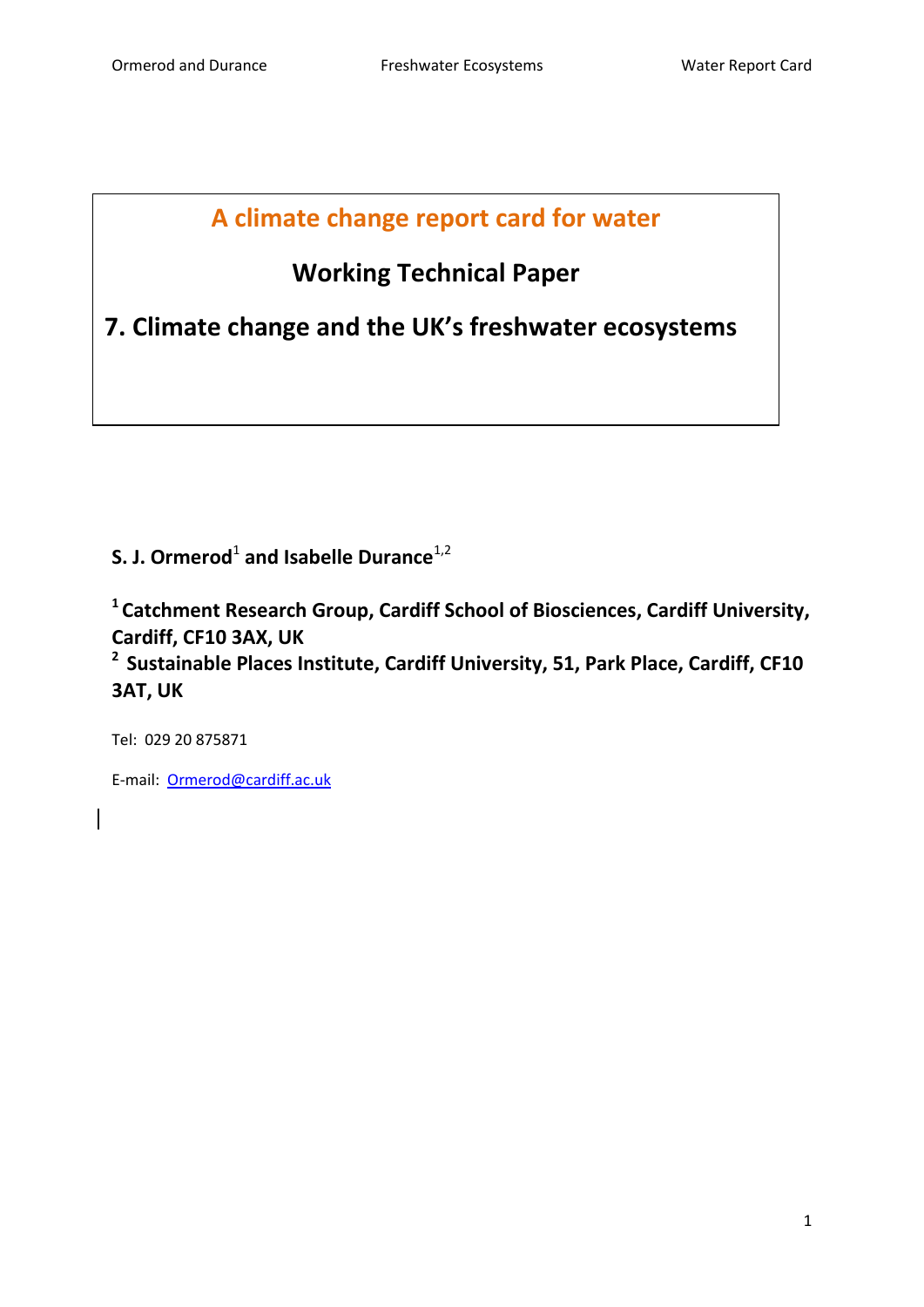## **Abstract**

- 1. The sensitivity of freshwater ecosystems to climate change is a fast emerging issue in their research and management. We outline some of the empirical evidence for ecological effects, but draw attention also to knowledge gaps and uncertainties that currently limit the ability to implement management or prediction with confidence.
- 2. Extensive data from river and lakes in Britain and Europe reveal warming trends over the last 20-30+ years by 0.1-1.0  $^{\circ}$ C per decade, through warming recently slowed in the UK. Improved long-term heat budgets would improve understanding and future prediction.
- 3. Long-term changes in river discharge are more difficult to discern against background interannual variations that can exceed 350%. There is some evidence of increasing seasonality in Europe as well as large-scale changes in continental runoff. Clarification is required to distinguish anthropogenic effects from quasi-natural fluctuations in Atlantic weather systems.
- 4. UK lakes also show evidence of long-term warming, but climate change effects are complicated locally by lake mixing processes, stratification in deeper lakes, ice-cover, and internal changes in dissolved oxygen concentrations. There are also marked interactions with eutrophication.
- 5. Ascribing ecological changes in UK freshwaters unequivocally to climate change is challenging because other long-term trends, notably in water quality, have had large ecological effects. Nevertheless, some ecological changes in Britain and Europe are consistent with warming or varying discharge. They include alterations in the phenology, abundance, composition, occurrence, trait structure and body size of freshwater organisms as well as emergent properties such as food webs. Multiple phenomena are involved, and mechanisms vary between regions, running and standing waters, and upland and lowland environments. Climate change effects on groups other than fish, invertebrates and lake plankton are poorly known, while wetlands are under-represented in empirical studies. Effects on ecological processes and ecosystem services are poorly understood in all freshwaters.
- 6. Ecological changes caused by climate threaten the conservation of important species or habitats. They will also affect water resources through factors such as cyanbacterial blooms, freshwater restoration, and progress towards good ecological status. Unless correctly diagnosed, effects will confound the bioassessment of freshwater quality and risk affecting functions, ecosystem services and other economic assets derived from freshwaters.
- 7. Key knowledge gaps about climate change effects on freshwater ecosystems include: (i) the exact ecological mechanisms involved; (ii) interactions with other stressors and iii) the benefits of different options for adaptive management and climate-change mitigation.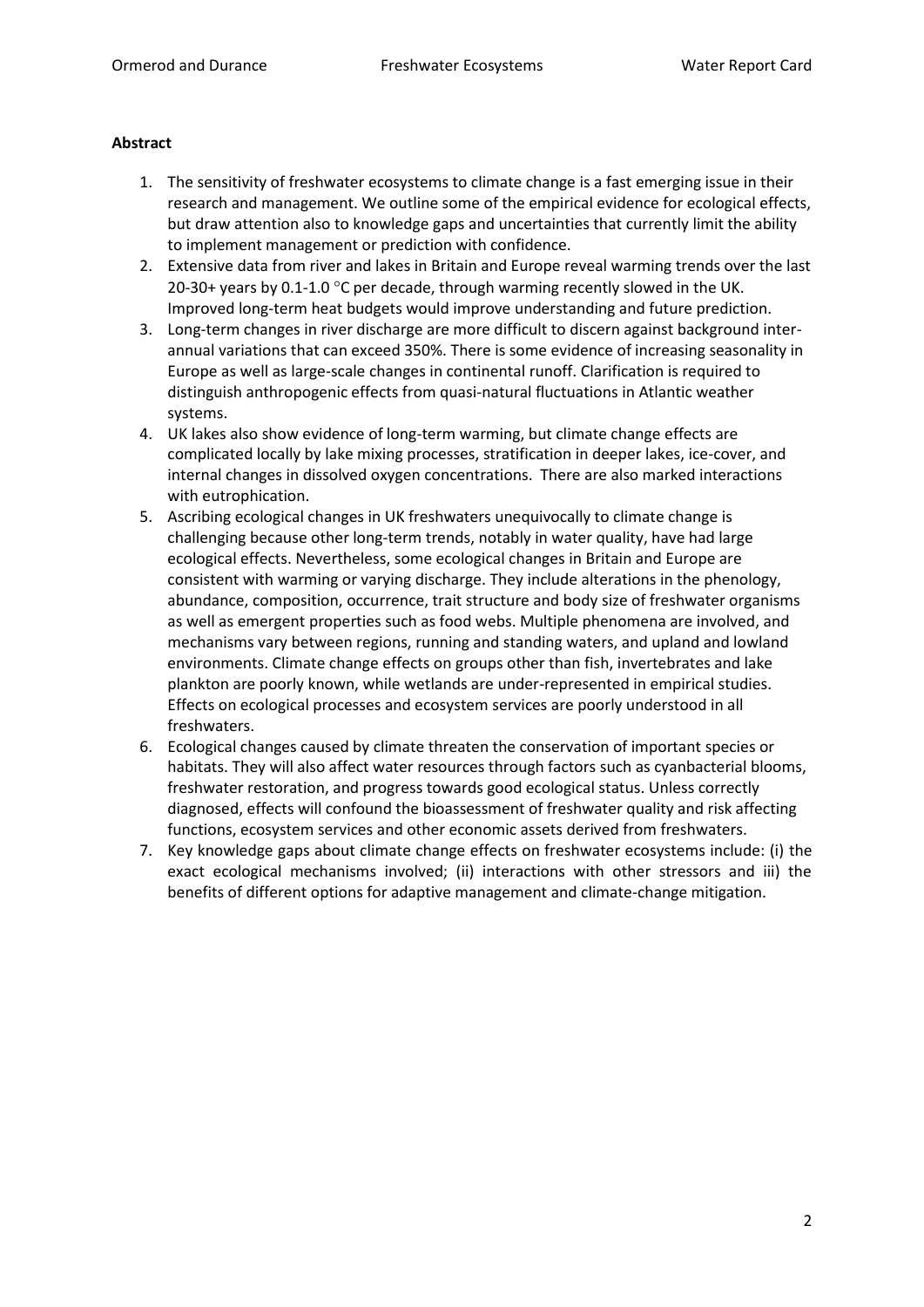#### **Introduction**

Three key issues focus the current debate about the effects on climate change on freshwaters.

First, there is increasing evidence that freshwaters contribute disproportionately to global biodiversity measured by unit area or water volume (Strayer and Dudgeon 2010). This feature stems probably from their physical complexity, the wide range of freshwater types found across the Earth, and their natural isolation in separate basins. As freshwaters are also 'hotspots' for human activity, freshwater organisms are at greater risk of extinction than their marine or terrestrial counterparts (Hambler *et al*. 2010). Impairment of freshwater ecosystems is widespread, and in Europe, major regulatory instruments recognise the conservation value of the best example freshwaters (Birds Directive; Habitats Directive) while also mandating restoration back to Good Ecological Status (Water Framework Directive).

Second, the 'ecosystem services' concept – the idea that ecosystems provide utility and benefits to people – is refocusing attention on freshwaters as assets with large, multiple values and major economic importance. Water infrastructure in the UK is valued at over £250 billion, while treatment costs alone approach £200 million annually. Britain's extensive standing waters and 389,000 km of streams and rivers are considered particularly important: they *provide* water for human use and habitat for economically important species such a Atlantic salmon *Salmo salar* and eels *Anguilla anguilla*; *regulate* flooding, erosion, sediment supplies, water quality and pollutant disposal; *support* adjacent wetland, floodplain, estuarine and riparian ecosystems by supplying water, energy and nutrients; and represent large *cultural* value, for example recreation, tourism and simply as inspirational places (Maltby & Ormerod, 2011). Whilst there is still active debate about the ecosystem services paradigm, and about the role of biodiversity in service provision, this new emphasis is likely to reposition many aspects of the valuation, protection, management and restoration of lakes, rivers and their catchments.

Third, fresh waters are considered to be among the most sensitive of all ecosystems to the effects of climate change both directly, and indirectly through interactions with other stressors (after Durance and Ormerod; 2007; 2009). This has become a major issue in freshwater research and management for which the reasons are increasingly well rehearsed. Firstly, river and lake temperatures track rising air temperature closely, particularly in headwaters, as shown by unequivocal warming in rivers on at least four continents (Dokulil et al. 2006; Kaushal *et al*. 2010). Large biological effects are likely because most freshwater organisms are ectotherms, while metabolic activity, production, decomposition and oxygen concentrations are temperature dependent. In lakes, too, thermal regimes influence ice cover and key physical processes such as mixing. Second, all streams, rivers and lakes are linked inextricably to climatic effects on flow pattern and related processes: discharge variations, flood/drought effects, hydraulics, flow-mediated connectivity, and fluxes of solutes and energy between land and water. Finally, climate is likely to interact with other major influences on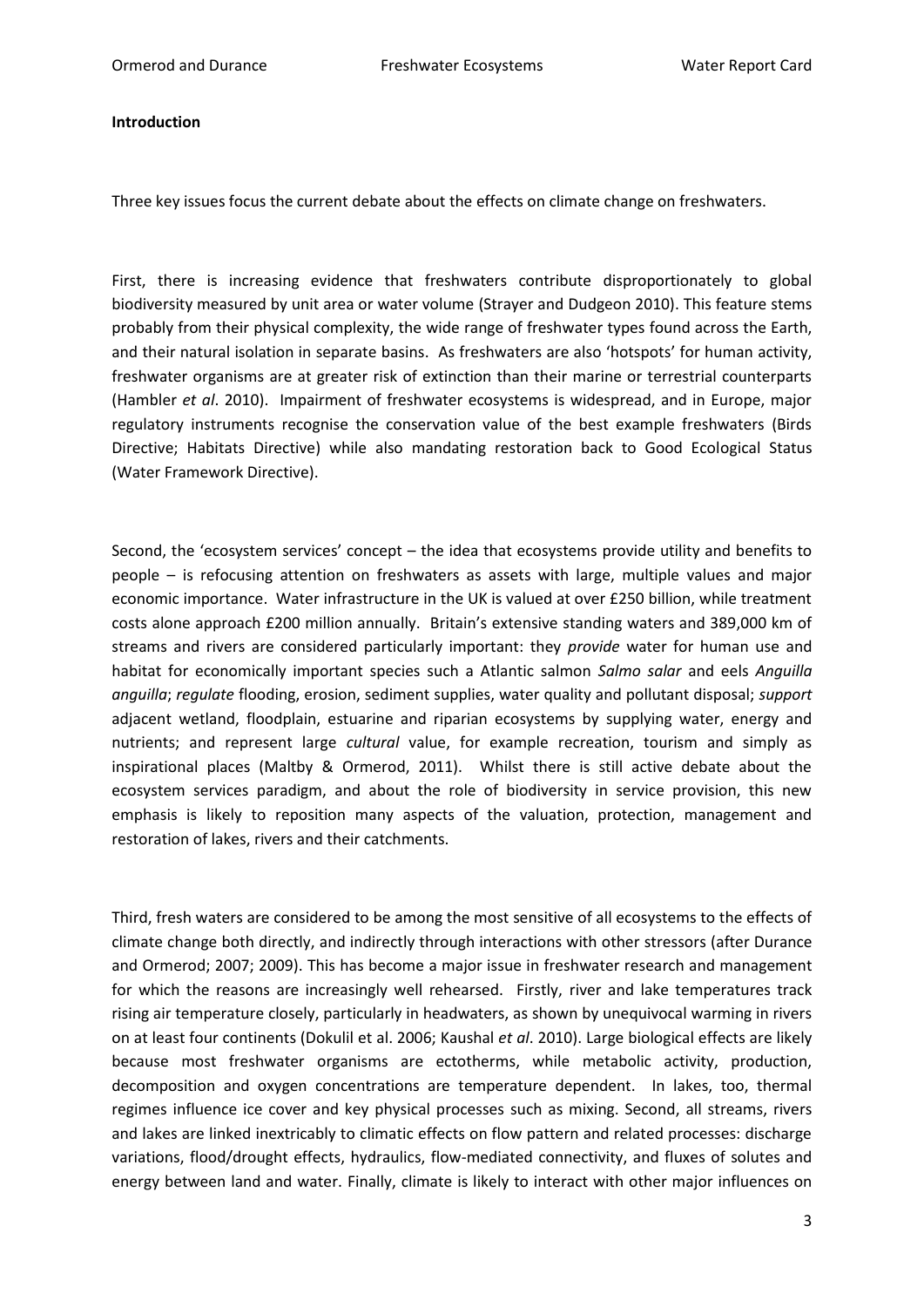freshwater ecosystems such as pollution, abstraction, land use change and the effects of invasive non-native species (Wilby *et al*. 2006). Existing climatic phenomena, such as the North Atlantic Oscillation or El Niño/La Niña, illustrate already how river or lake ecosystems and their organisms are influenced by variations in precipitation or temperature between years (Elliott *et al*. 2000; Bradley and Ormerod 2001; George et al. 2004). Climatic variations between regions also reveal large effects on river or lake character (e.g. Bonada *et al*. 2007).

Although climate changes are unfolding differently under different circumstances, all indications are that the magnitude and rate of future effects will be large and rapid. In the temperate UK, for example, mean annual temperatures by the 2050s are likely to be at least 2-3  $\degree$ C greater than now, with extreme summer temperatures rising well above 30  $^{\circ}$ C. Whereas rainfall amounts will not change substantially, greater rainfall seasonality is predicted with potentially larger floods and also longer rain-free periods (see UKCP09; Jenkins *et al.* 2009). If realised, all these changes will have profound consequences for freshwater organisms, processes and ecosystem services. An important current need, therefore, is to develop possible management responses that might reduce the worst effects. However, well-informed management responses will depend on greater knowledge about the effects and processes involved: because freshwater ecosystems also reflect the natural and managed character of their catchments, climate-change effects invariably are context-specific and involve interaction with a range of other factors (e.g. pollution, land use, natural geology). Alongside the appraisal of direct climatic drivers in streams, rivers and lakes, understanding these interactions is a major requirement for assessing the extent to which climate change effects might be confounded, exacerbated or masked by other local or large-scale drivers of trend (Ormerod & Durance 2012).

Here, we review some of the evidence available already on changes in freshwater ecosystems that can be linked to climate as reflected by observed trends in discharge and temperature over recent decades. We also review some of the evidence of biological effects in different regions around the world. Although this review cannot be exhaustive in the space available, we attempt to identify critical knowledge gaps with respect to: (i) the mechanisms involved, (ii) the difficulties of understanding interactions with other stressors; and (iii) the inadequate evidence about the effectiveness or different management options as well as the consequences of actions to mitigate climate-change effects.

## **Empirical evidence of effects and trends**

## *Confounding trends*

It is important to establish at the outset that the identification of climate change effects on freshwaters is not straightforward. Climatic effects are just one expression of global change effects that include also changes in pollution, habitat quality, resource exploitation and the distribution of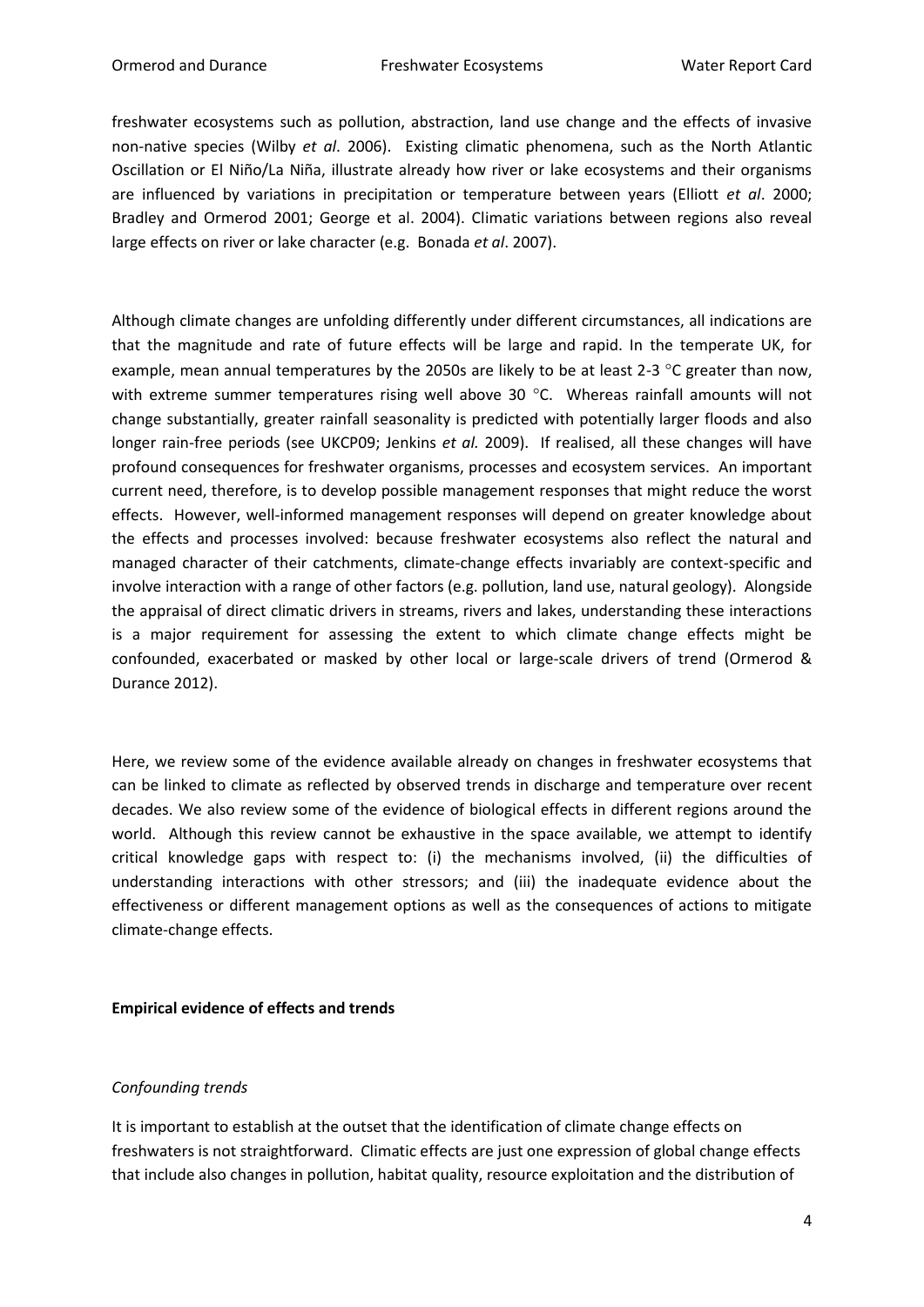invasive non-native species. Freshwaters are susceptible to all these changes both directly, and through changes in their catchments. Recent studies in one of Europe's largest rivers – the Rhone – illustrate that these effects arise in multiple, with water quality, abstraction, discharge, temperature and invasive species all interacting over recent decades (Floury et al. 2012). In lakes, too, several case studies illustrate how climate change expressions have run alongside changes in nutrient concentrations or species introductions (Thackeray et al. 2008; George et al. 2012; Winfield et al. 2012), and can interact in complex ways – for example where water temperature influences internal P loading (Spears et al. 2012). There are strong indications that increasing nutrients have affected lakes more strongly than climate over recent decades (Batterbee & Bennion 2012 and papers therein), though climate may be an important secondary driver (McGowan et al. 2012).

In some cases, confounding trends must be understood before climatic effects can be identified (Kattel et al. 2008). In other cases, they can offset or mask climate change effects. In southern English chalk streams, for example, recent gains in invertebrates typical of fast-flowing, welloxygenated waters occurred in spite of rising temperatures and was best explained by improving water quality and increased discharge (Durance & Ormerod 2009). Very recent evidence using EA and NRW data show that these effects may have been a widespread consequence of improving urban water quality across England and Wales (Vaughan & Ormerod 2012 and unpubl. data).

## *Thermal regimes: rivers*

Trends in freshwater temperature are liable to be among the clearest indicators of climatic change and variation. Throughout the world, several data sets now reveal long-term warming – at least up to c 2005-8 when warming slowed. In Europe, river temperatures increased over at least the last 20- 30 years prior to this date by up to 1  $^{\circ}$ C per decade in upland Wales, Scotland, southern English chalk streams, the upper Rhone, the Loire, the Swiss Alps and Austria (Langan *et al.,* 2001; Daufresne *et al.,* 2004; Hari *et al.,* 2006; Durance and Ormerod 2007; 2009; Webb and Nobilis, 2007; Clews *et al*. 2010; Floury et al 2012 see Figure 1). Local variations are also apparent over similar timescales, and in the UK average temperature gains range from ca 0.2  $^{\circ}$ C per decade in eastern regions to 0.3-0.4  $^{\circ}$ C per decade in Wales, the North West and the South West (Wilby *et al*. 2010). River temperatures have also increased by similar magnitudes on other continents, including Asia, Australasia and North America. Most recently, Kaushal *et al*. (2010) examined 41 historical data sets from North American rivers, detecting 21 significant, long-term warming trends of 0.1 to 1.0 °C per decade that correlated with increasing air temperature. Although warming occurred across a wide array of locations, effects were fastest in urban areas. Whilst earlier temperature data are likely to have been made by mercury thermometers, from the 1980s onwards electronic recording has usually been involved, with high precision and regular data capture (typically every 15 minutes).

Despite the apparent consistency, clarity and global coherence of these trends, river thermal regimes and heat budgets are complicated by several processes of which some understanding is important in appraising exactly how climate-change effects on rivers are occurring. Local river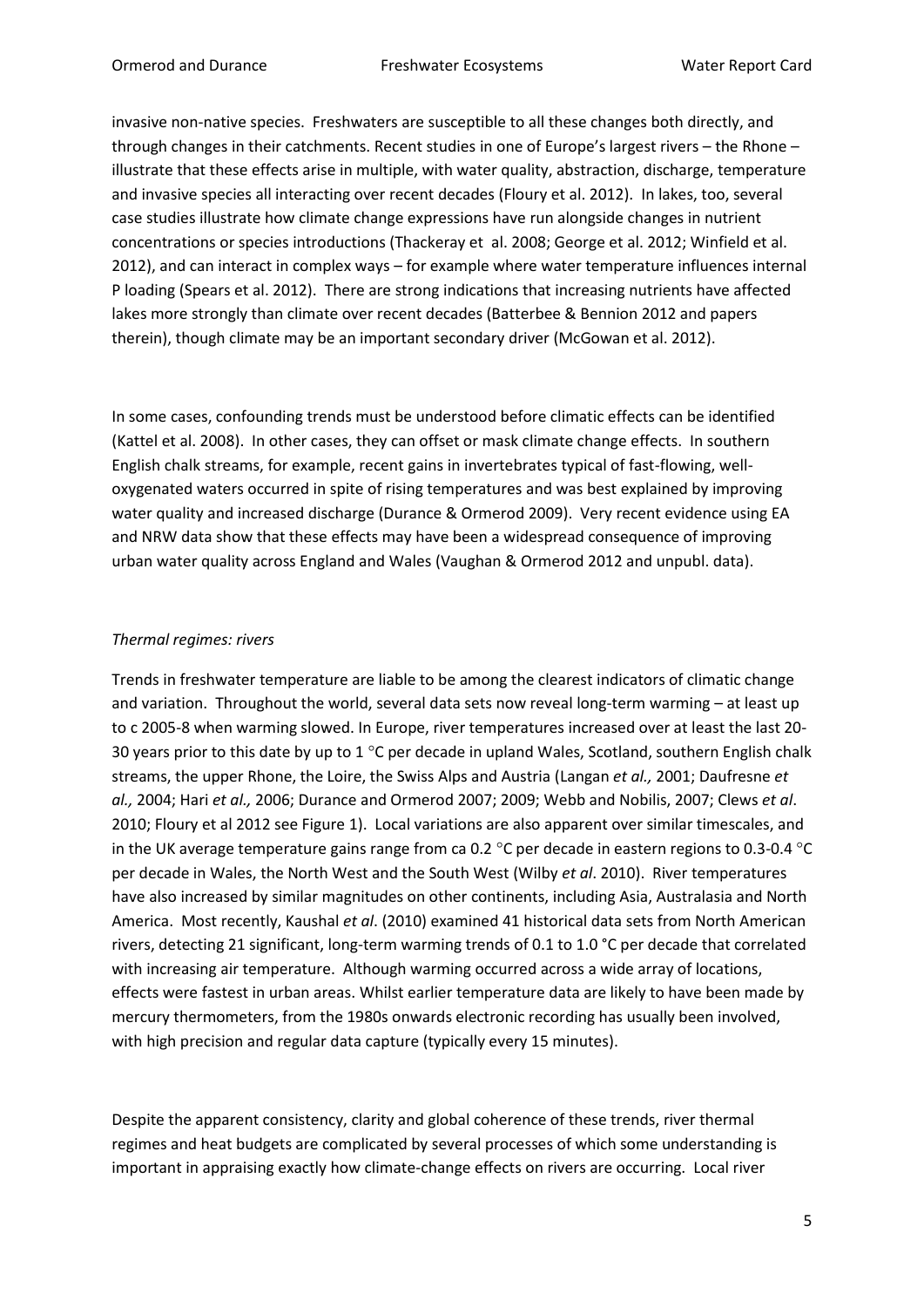heating or cooling depends on the relative balance between heat radiation (in or out), friction against the banks and bed, heat exchange with the surroundings (air, bed, banks etc), condensation (a warming effect) and evaporation (a cooling effect) (Webb *et al*. 2008). Rivers also import heat by advection – i.e. inwards transport – through water arriving from their catchments. These effects vary with season, channel morphology, valley topography, riparian vegetation and substratum conditions; hydrological influences on temperature from groundwater contributions, variations in discharge and river regulation are also important (Caissie, 2006).

The best available studies reveal that short-wave radiation resulting from sunlight is a dominant source of river warming in summer, contributing 80% or more of heat gain in unshaded upland rivers (Webb and Zhang 1997, 2004). In these same streams in winter, however, friction with the bed becomes the largest heat source (> 40-70%). Heat losses occur largely through long-wave (infrared) radiation (40-65%) and evaporative cooling (10-20%) throughout the year, but heat transfer in winter (20-50%) and conductance into the bed in summer (30%) are also important. Cooling and heating processes vary also among stream types. For example, warming of shaded woodland streams by short-wave radiation in summer is secondary to the effects of scattered long-wave radiation and heat transfer (Webb and Zhang 2004). Lowland chalk streams are warmed dominantly by solar radiation, but cooled dominantly by evaporation and heat transfer, particularly when groundwater contributions are warmer than the atmosphere (Webb and Zhang 1997). In Antarctic glacial melt channels, radiation can be responsible for as much as 99% of heat gain (Cozzett *et al*. 2006), while in other glacial streams frictional heating sometimes exceeds radiative heating even though stream temperature tracked radiative heat inputs most closely (Chikita *et al*. 2010).

The main implications of these processes for understanding the role of climate change in stream warming are: (i) radiation and insolation are likely to be the dominant warming mechanisms in unshaded rivers, at least in summer; (ii) relative warming or cooling by direct heat transfer appears only to be important where temperature differences between air and water are increased; (iii) widely described positive correlations between air and river temperature are most likely to reflect radiative heating in both these media; (iv) protecting rivers from insolation, for example by shading, offers a potential strategy for minimising the greatest warming effects. However, understanding long-term warming trends, especially in winter when radiation inputs are small, will require a more thorough appraisal not only of increased heat gain, but also possible reduced heat-losses. These might include river waters entering or flowing through warmer atmospheres, or less heat lost through long-wave radiation during increased cloud cover at low atmospheric pressure. Radiative Advection – i.e. heat transported by water among oceanic, atmospheric, catchment, ground and surface-water components – might also be important. So far, none of the long-term warming trends described above has been assessed using a heat-budget perspective, and this represents an important gap in understanding with important ramifications for adaptive management (see below).

*Discharge effects in rivers*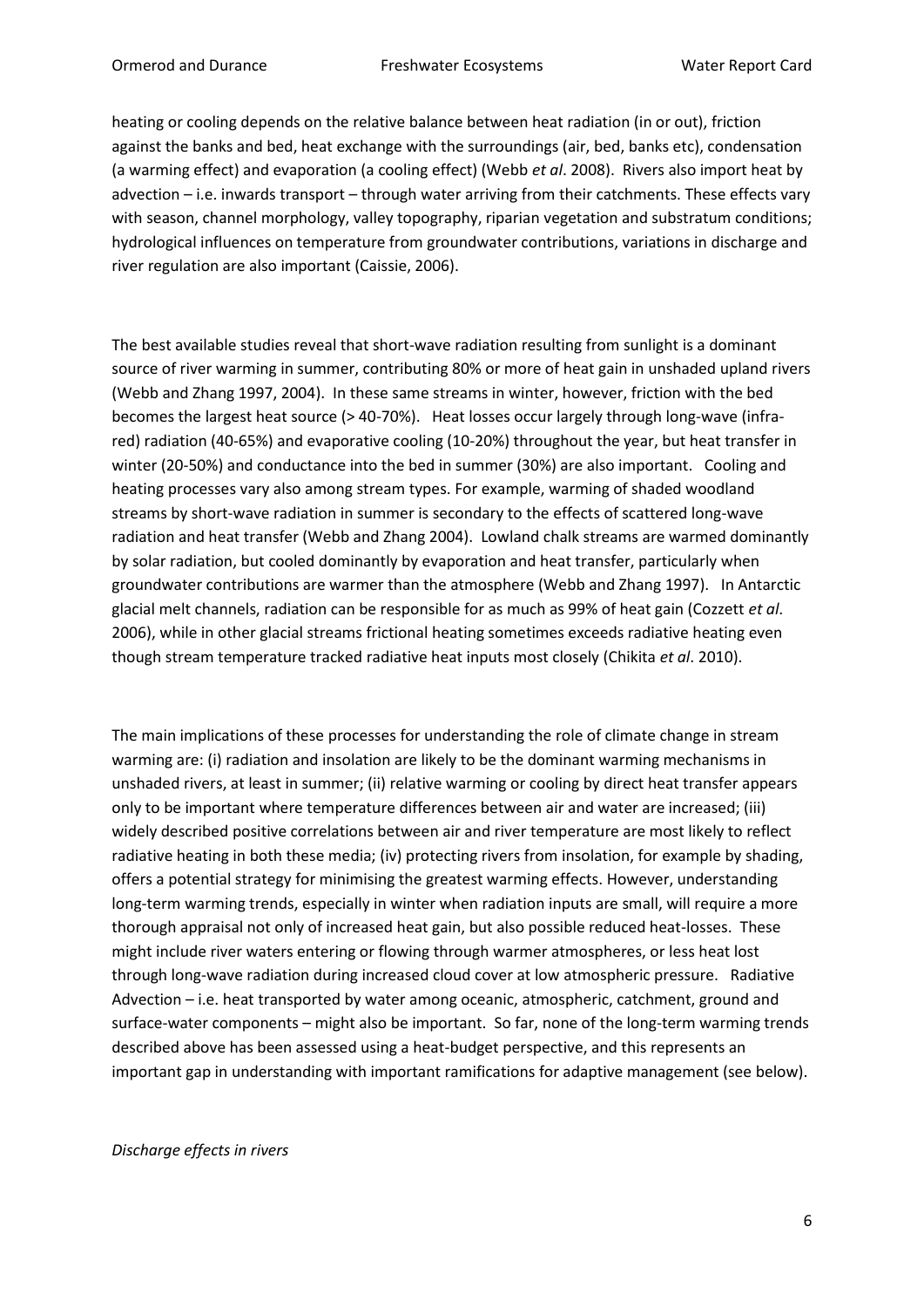Like temperature, variations in precipitation will be a major source of climate-change effects on freshwater ecosystems. In running waters in particular, factors affecting discharge are fundamental to most, if not all, ecological processes. This stems from the pre-eminence of the shape, magnitude and timing of the flood hydrograph as a selective force on river organisms both directly and through its many influences on hydraulics, connectivity, habitat physiography, floodplain inundation, interactions with the riparian zone, and the transport or dilution of sediments, natural solutes and pollutants. Effects might arise not only through changes in average daily discharge, but also through the frequency and magnitude of extreme high or low-flow events.

In comparison to temperature, however, precipitation and discharge patterns in many locations are affected by proportionately large stochastic variations through time and space that make the detection of additional climate-change effects a substantial challenge. In temperate locations such as the UK, both summer and winter discharge have typically fluctuated by at least 300-350% between the driest and wettest years over the last 3-4 decades (S. J. Ormerod, I. Durance unpubl. data). Clear hydrological trends are therefore difficult to differentiate from background variation (Wilby 2006). Some evidence is now emerging of a spatially coherent tendency towards increasing precipitation and discharge at higher latitudes and in NW Europe, with the reverse in SE Europe; these patterns are linked also with evidence also of greater seasonality, with increasing winter discharge (Stahl et al. 2010). Nevertheless, forecasting climate-change effects on discharge also characterised by considerable uncertainty (Fowler and Wilby 2010). In part, this reflects variations between projections from different global circulation models, down-caling tools or hydrological models (Prudhomme and Davies 2009). Similar problems are likely to arise wherever climate change effects on discharge are small relative to existing variation.

At broader spatial extents, altered spatio-temporal patterns in precipitation, soil moisture, runoff and discharge into the world's northern oceans have been apparent from at least the 1970s (Petserson *et al*. 2002). Here, however, there difficulties arise in identifying the drivers from confounding variations among greenhouse gas forcing and quasi-natural effects caused by the North Atlantic Oscillation.

Given the ecological importance of hydrological effects in rivers, improved prediction of climate change effects on precipitation at all scales is an important priority in modelling consequences for river biodiversity and ecosystem services.

## *Thermal regimes and associated physical changes: lakes*

As with rivers, European lake temperature data reveal warming trends. Dokulil et al. (2006) compiled 20-50 years of annual hypolimnetic temperature data from twelve deep lakes spaced across Europe (2 degrees 95'W to 14 degrees 0'E, 46 degrees 27' to 59 degrees 00'N), detecting marked coherence in changes within geographic regions. While hypolimnetic temperatures varied between years, they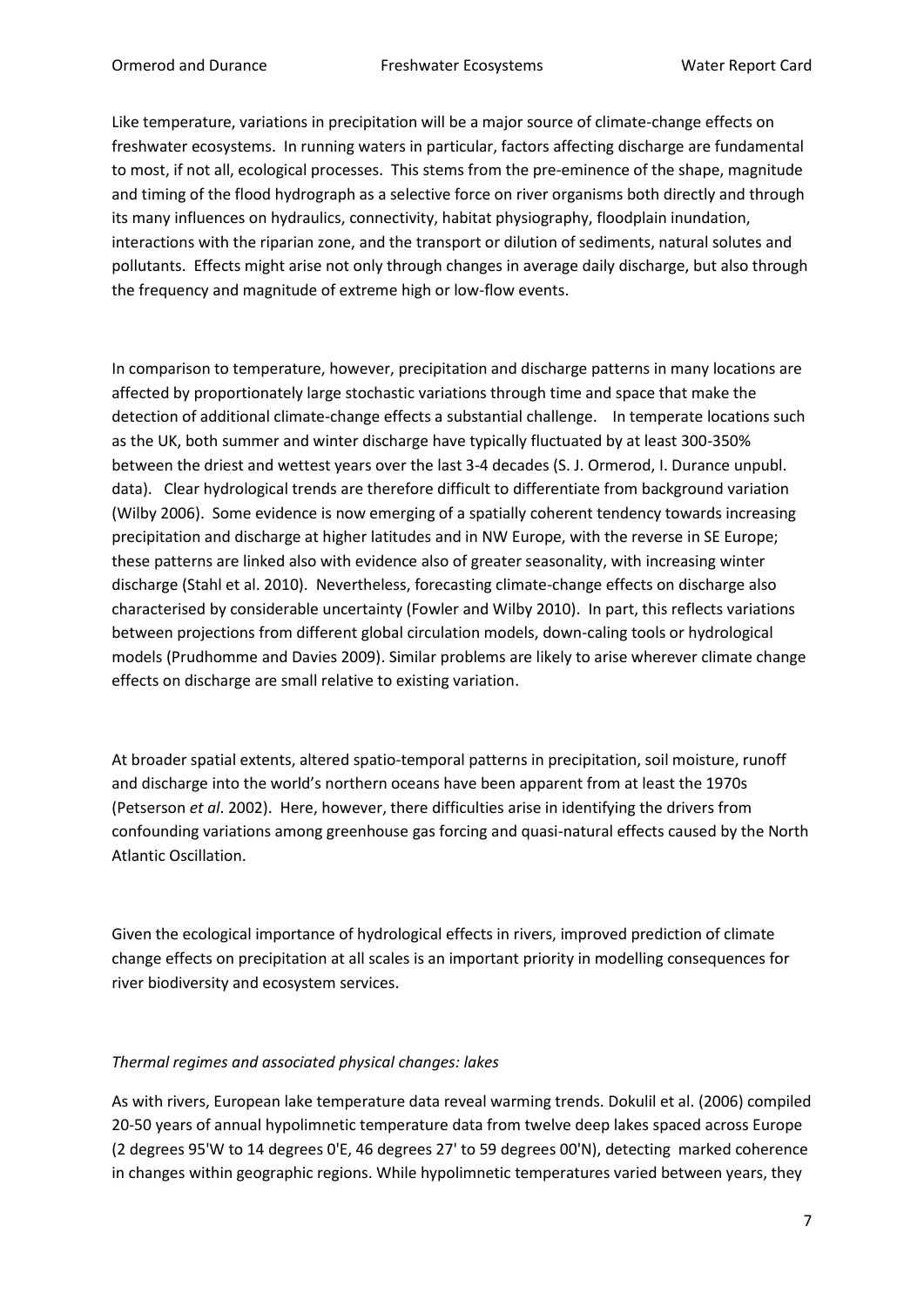increased consistently in all lakes by about 0.1 - 0.2 degrees C per decade; these effects tracked large-scale climatic processes over the Atlantic, and the most consistent predictor of hypolimnetic temperature was the mean NAO index for January-May. In the English District, too, there is evidence of warming in both smaller and larger lakes: the northern basin of Windermere warmed significantly in spring by just over warmed degree centigrade between the 1950s and 2010 – most rapidly in the 1980s (Thackeray et al. 2008). In the smaller Blelham tarn, annual temperatures rose significantly by 1.1 °C between 1968 and 2008 (Foley et al. 2011), with trends similar in Esthwaite (Feuchtmayr et al. 2012).

Complex processes in lakes mean that warming and other climate-related effects can be expressed in markedly different ways that depend on context and local character (Thompson et al. 2009). In particular, factors such as lake mixing processes, stratification in deeper lakes, ice-cover, internal changes in dissolved oxygen concentrations and even feedback processes caused by the aggregate effects of planktonic lake organisms all determine outcomes. For example, Foley et al. (2012) analysed 41 years of data (1968-2008) from Blelham Tarn to determine the consequences of eutrophication and climate warming on hypolimnetic dissolved oxygen, in turn related to thermal stratification. As a result of a progressively earlier onset of stratification and later overturn as the lake warmed, the duration of stratification increased by 38 days over the 41 years while hypolimnetic anoxia increased significantly over time lake.

Complexities arise also where weather conditions linked to warmer temperatures – for example during positive winter phases of the NAO – give rise to wind-induced changes in factors such as lake temperature, duration of ice cover, or the extent or depth of lake mixing (George 2007, Spears & Jones 2010). Large-scale climate systems associated with the NAO or jet stream position illustrate just how context-specific local outcomes can be (George et al. 2004; Strong & Maberly 2011): in Windermere, for example, the strongest NAO correlations were with air temperature, precipitation, the number of days when ice was recorded, and falling nitrate concentrations as more N was taken up by catchment vegetation at high temperatures. In contrast, at Paajarvi in Finland, the strongest NAO correlations were with air temperature and nitrate – but here concentrations increased because of an earlier 'flush' of melt water from the catchment (George et al. 2004).

Context-dependent effects like these mean that the prediction of climate change effects in lake systems will often require site-specific information.

*Invertebrates, fish and other organisms: rivers*

As with the assessment of changing discharge, establishing long-term climatic effects on freshwater organisms and ecological processes is characterised by several difficulties. The incremental nature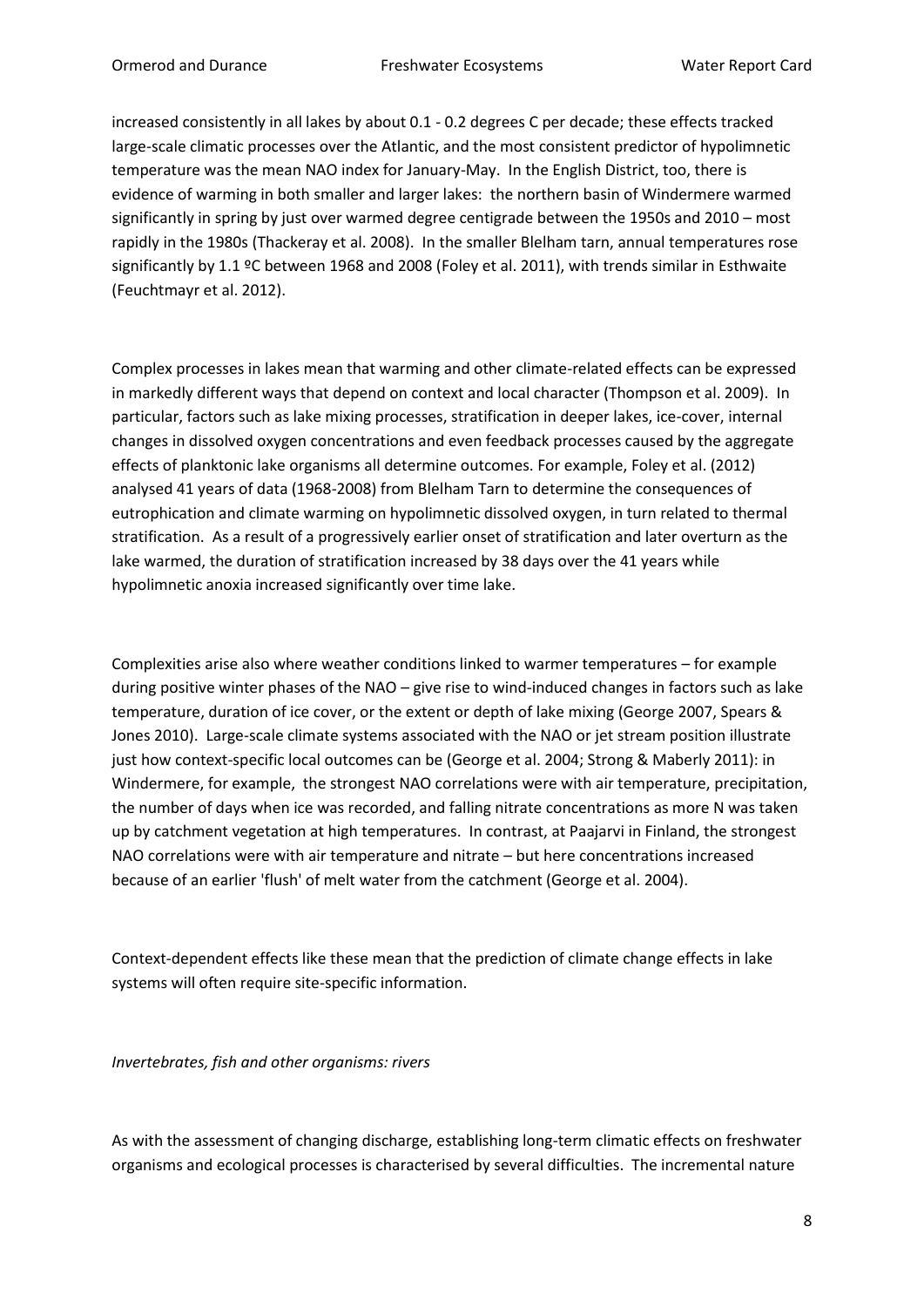of climate change implies that the detection of significant ecological consequences is likely to require decades of observation; existing examples suggest that these should approach as far as possible the 30-40 year timescales currently being used for climate-change projection. This, in turn, means that few such systematic data are available and were initiated or collected mostly for other purposes. Interpretation is therefore often founded on weak inference (i.e. correlation), characterised by assumptions, affected by confounding effects, and limited in scope for definitive interpretation. Experimental studies to investigate processes are difficult at the scales required to mimic those involved in climate change effects on catchment-river-lake ecosystems – though smaller-scale approaches have been attempted and offer potentially support for understanding larger-scale observation (Hogg and Williams 1996). Cross-sectional analyses of rivers with contrasting thermal regimes, caused for example by geothermal heating, also offer potential (Woodward *et al*. 2010a).

Despite these difficulties, available long-term data are now providing increasingly strong evidence that warming effects on freshwater ecosystems are real and possibly widespread – at least as revealed by commonly studied groups. Patterns reflect combinations of changing abundance, changes in species composition, changes in the occurrence of some scarcer taxa and some evidence of a reduction in body size (Daufresne *et al* 2009).

The Llyn Brianne Stream Observatory, in central Wales, provides one of the world's longest records of climate change effects on stream invertebrates. Begun in 1981 and now in its 34<sup>th</sup> year, the Observatory collects data from replicate streams draining catchments of 70-250 ha in acid moorland, acid conifer, circumneutral moorland and deciduous woodland. The biological data are supported by extensive chemical monitoring, long-term climatic data within and adjacent to the streams and hydrological data. There are extensive land-use data and a long background of ecological process studies, for example, on energetics, stable isotope composition, habitat succession, predator-prey interactions and various other aspects that have led to the publication of over 100 scientific papers. Data from Llyn Brianne were among the world's first to reveal marked warming in upland streams from the 1980s to the present, illustrating also that these effects were moderated by land use but accompanied by pronounced changes in the abundances of organisms (Durance & Ormerod 2007). For example, spring invertebrate abundances have declined with stream warming by around 20% for every 1 °C rise – implying potentially large effects (Durance and Ormerod 2007; Fig 2). In this case, more than 80% of the core invertebrate community persisted through inter-annual temperature variations of around  $3^{\circ}$ C, but species typical of cooler-water conditions, e.g. some cool-water Plecoptera and triclads, have nevertheless been lost. The Llyn Brianne Observatory data have also shown clear interactions between the North Atlantic Oscillation and stream invertebrates (Bradley & Ormerod 2001), drought effects on salmonids (Weatherley et al. 1990) and interactions that show how warm, wet winters exacerbate the effects of acidification (Ormerod & Durance 2009). Changes include local extinctions resulting probably from a combination of species interactions, periodic drought and increased temperature (Durance & Ormerod 2010). Current projects at Llyn Brianne include the assessment of climate on carbon dynamics and export, the analysis of analogues for future climate change, the continued analysis of NAO effects on ecological conditions, and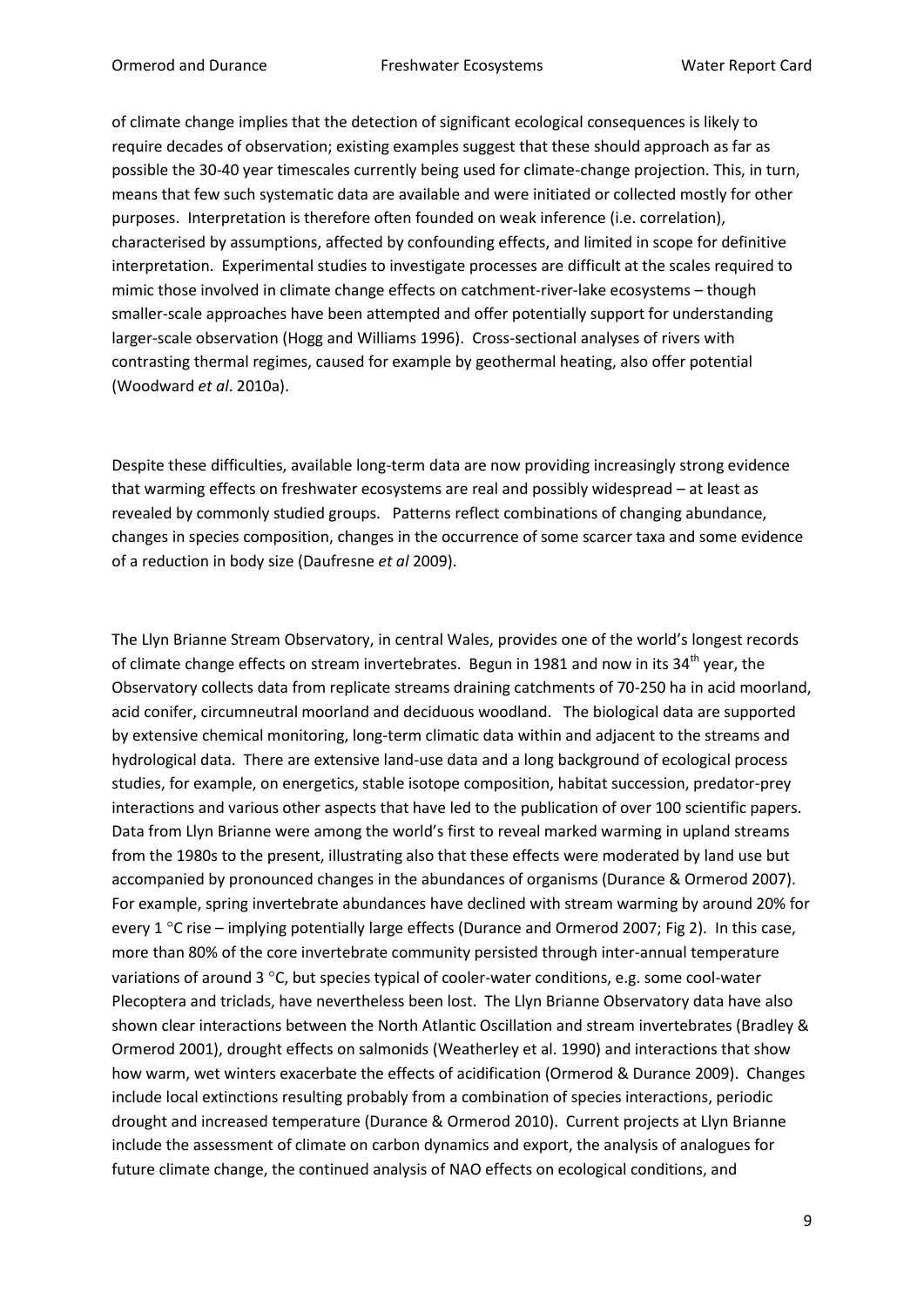interactions between climate change and ecosystem services under the NERC funded BESS project, DURESS.

Trends identified from Llyn Brianne are consistent with other European locations (Daufresne *et al*. 2004; Durance and Ormerod 2007; 2010; Figure 2), and matched by long-term shifts among macroinvertebrates in European lakes where temperatures have also increased (Burgmer *et al*. 2007). In the upper French Rhone, species changes have been linked not only to higher temperatures, but also to decreased oxygen content and extreme hydro-climatic events, such as the 2003 heatwave (Daufresne *et al*. 2007). Shifts from cooler-water to warmer-water taxa have been detected even at family level in streams on other continents, most recently Australia (Chessman 2010; Figure 2). The extent to which these changes in different regions are driven by similar processes is not yet clear.

Effects of inter-annually varying discharge on stream invertebrates are also emerging, but here interpretation depends on understanding the complexity of prevailing flow effects on organisms and the ways in which flow patterns are changing as climate-change effects occur. For example, variations in precipitation in Mediterranean regions of California have been accompanied by variation among invertebrates of contrasting tolerance to low or high flow, leading in some locations to sustained compositional changes (Beche and Resh 2007). Similarly, in Sonoran desert streams, long-term shifts from perennial to intermittent flow conditions have been accompanied by a changing invertebrate composition. Here, progressive change or recovery in species structure following flood events closely tracks previous flow conditions, with inter-annual variations depending on how organisms resisted channel drying, for example by using hyporheic refugia (Sponseller *et al*. 2010). In complete contrast, in glacial-fed alpine systems, the richness, abundance and community composition of stream invertebrates varies with the relative contributions of meltwater to runoff (Brown *et al*. 2007). Different species persist under different conditions, with high endemicity typical of the species-poor communities in peri-glacial channels (e.g. elevated suspended sediments; but low water temperature and conductivity). Glacial retreat now risks reducing the occurrence of such locations, so the extinction of melt-water specialists is a real possibility.

In the UK, substantial variations in the assemblage composition of river organisms have tracked variations in discharge, but recovery has invariably followed (eg Vaughan & Ormerod 2012). Our own work has revealed further permutations of climatically-induced flow changes, not all adverse. For example, increasing discharge appeared to reduce sensitivity to warming among chalk-stream invertebrates (Durance and Ormerod 2009). In other instances, however, increased discharge in warm, wet periods enhanced the negative effects of episodic acidification (Kowalik *et al*. 2007; Ormerod and Durance 2009). In combination, all of these data illustrate how climate-mediated effects on stream ecosystems are highly context-specific.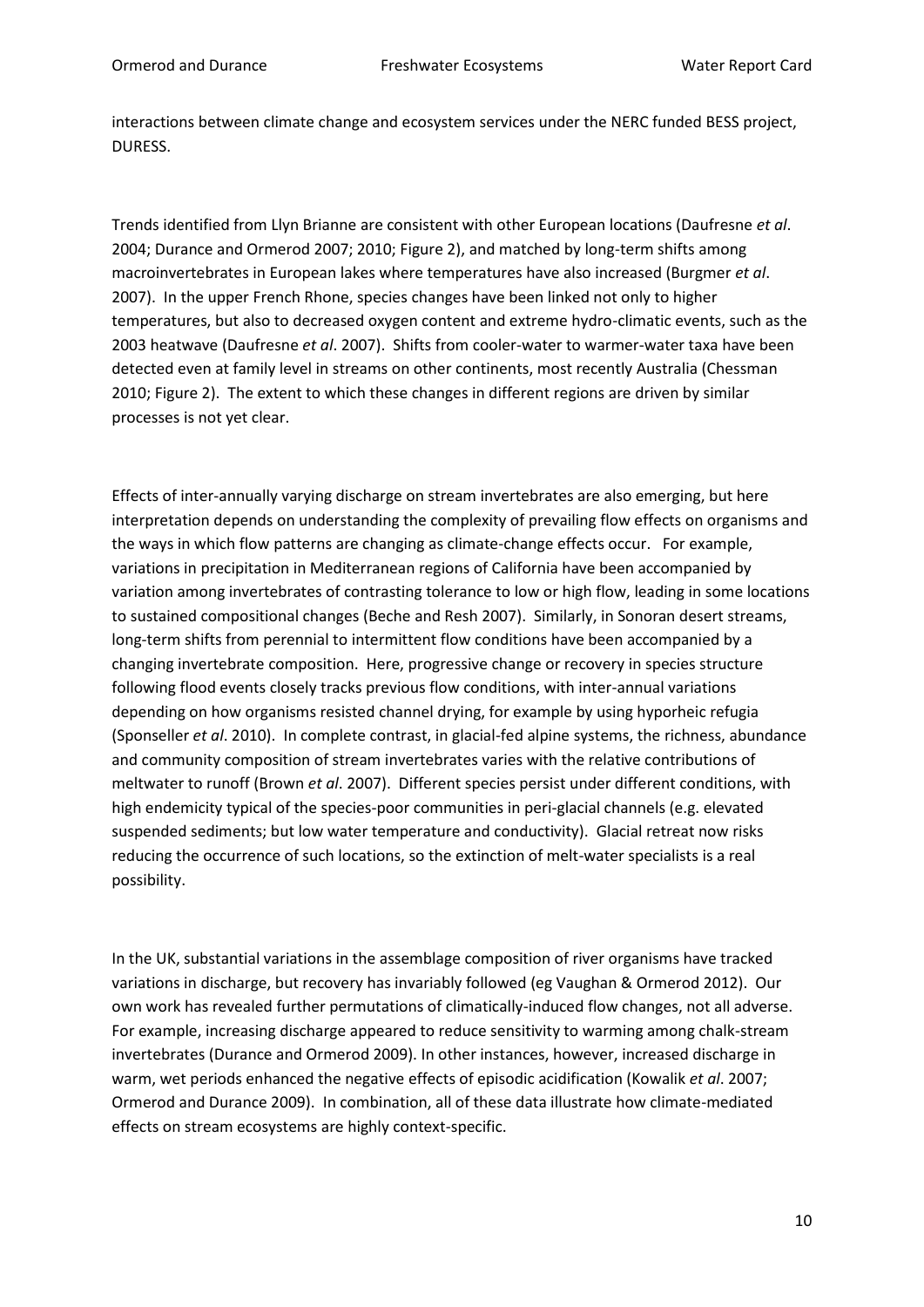For various riverine fish, long-term predictions suggest that cold and cool water **species** will decline substantially as a result of climate warming, with habitat loss likely to be greater among those more restricted distribution and in regions with the greatest warming (Eaton and Scheller 1996). Increasing problems with non-native establishment are also likely (Britton *et al*. 2010). Available trend data are limited, but sometimes consistent with these predictions in revealing changes in abundance and declining occurrence in cooler-water taxa. For example, in the upper Rhone since the 1970s, southern, thermophilic fish species (e.g. chub *Leuciscus cephalus* and barbell *Barbus barbus*) have progressively replaced northern, cold-water fish species such as dace L. leuciscus **(**Daufresne *et al*. 2004). Over longer timescales, warming appears to have affected the range of highly endangered species such as the Atlantic sturgeon *Acipenser sturio* (Lassalle *et al*. 2010). Adverse phenological effects are also apparent through earlier emergence, for example in the declining European grayling *Thymalus thymalus* (Wedekind and Kung 2010). Elsewhere, prolonged drought effects during longterm studies have reduced native fish abundance while increasing threats from some invasive species (Beche *et al*. 2009). In the case of salmonids – important commercially as well as through their conservation status – northern species, such as Arctic char *Salvelinus alpinus,* are liable to be under particular threat. In riverine species, however, and especially those that are long-distance migrants, climatic effects are liable to be extremely complex because of combined changes during early life stages, during smoltification, on migration and at sea (e.g. Jonsson and Jonsson 2009; Kennedy and Crozier 2010). Emerging evidence also suggests synergistic climatic effects between temperature and discharge; hot, dry conditions apparently matched by reductions in juvenile densities (Clews *et al*. 2010). Northward retraction of breeding ranges may well occur, and there is some evidence of temperature increases already reaching limits for successful breeding in some currently occupied locations (Elliott and Elliott 2010). However, despite thermal tolerances and food requirements being sufficiently well known in some salmonids for predictive models, better field data are required on real trends and fitness in wild populations in relation to temperature and discharge (Weatherley *et al*. 1991; Elliott 2009). This need for further field data extends also into groups and processes. Beyond fish and invertebrates, the literature on climate change effects is still extremely patchy (Barlocher *et al*. 2008).

## *Invertebrates, fish and other organisms: lakes*

While climatic processes sometimes have straightforward effects of lake organisms – for example where summer temperatures in Windermere apparently affect fish recruitment (Paxton et al. 2004) – in other cases more complex processes are involved (see above). Not only do these reflect the physical processes outlined above, but also biological interactions. For example warming and lake stability has apparently affected the timing of zooplankton peaks in Esthwaite water as well as interactions among both edible phytoplankton (e.g. *Asterionella*) and cyanobacteria; here,

stable, warm, anticyclonic conditions in summer favour *Microcystis* and *Aphanizomenon* when *Daphnia* production was suppressed (George 2012). Earlier data here had also shown that the relative numbers of *Daphina* and *Eudiaptomus* shifted as cold, calm winters when small flagellates were relatively abundant gave way mild, windy winters when the phytoplankton community was dominated by colonial diatoms. This shift, in turn, was triggered by the NAO (George & Hewitt 1999). In other words, interacting physical changes in temperature and lake mixing driven by the NAO were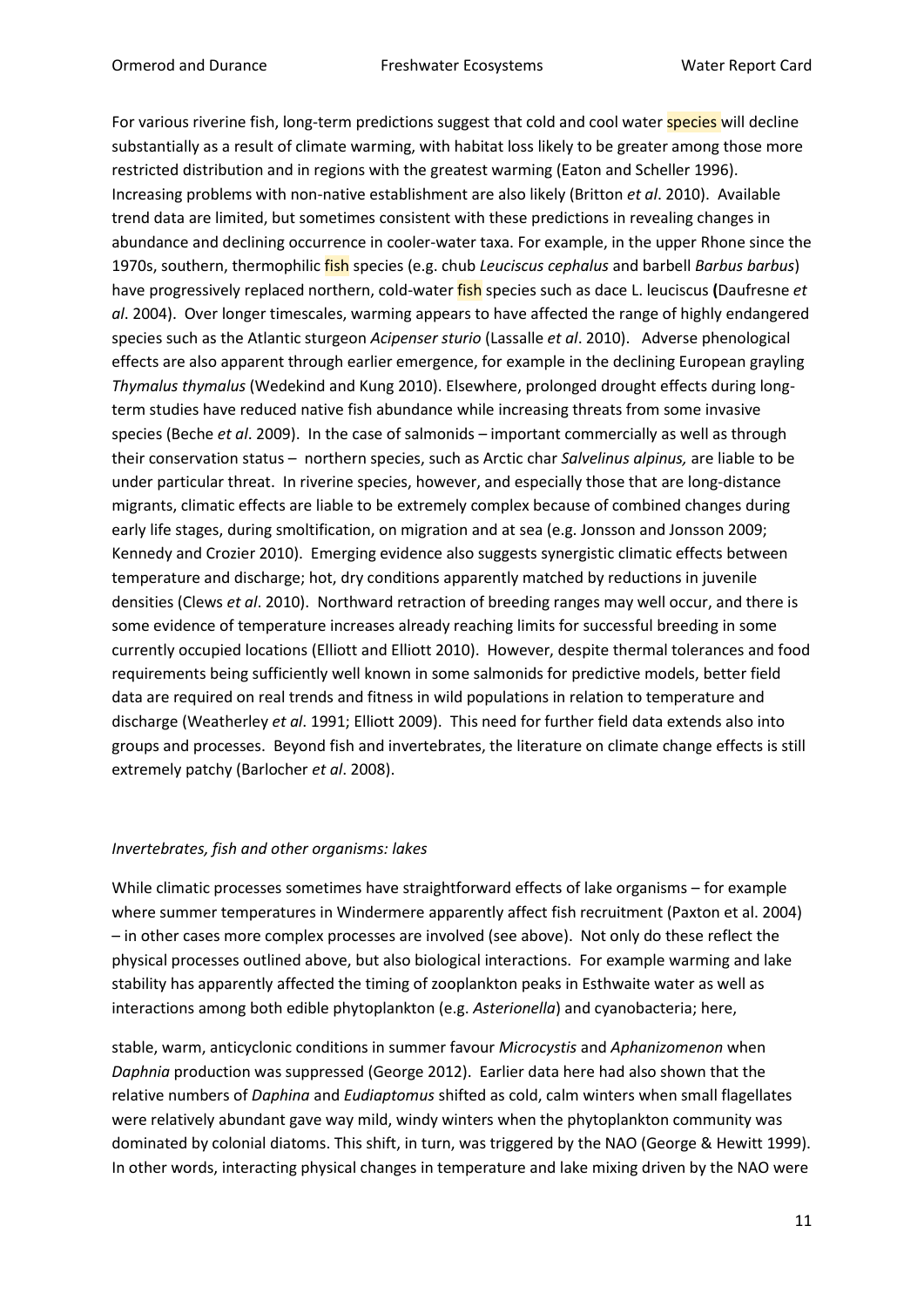linked to interacting changes in phyoplanktonic and zooplanktonic communities.

Despite the complex processes involved, some evidence of climate change effects on lakes in the UK is emerging and includes:

- changes in algal phenology in the English Lake District, mediated both by temperature gain (Meis et al. 2009) and advances in stratification (Thackeray et al. 2008), though effects in some cases may be complicated by changing nutrient concentrations (Feuchtmayr et al. 2012)
- changes in zooplankton phenology locally in Windermere, linked to both increasing temperature and altered algal phenology (Thackeray et al. 2012)
- changes in zooplankton phenology more generally and coherently across different parts of Europe, but complicated again by changing nutrient concentrations (Blenkner et al. 2007)
- variations in zooplankton abundance linked to combinations of nutrient concentrations and factors affecting both algal production and lake stratification (George 2012)
- thermal effects on the recruitment of both perch *Perca fluviatilis* (Paxton et al. 2004) and pike Esox Lucius (Winfield et al. 2008) in the English Lake District
- changes in prey use and fish food-web structure in Windermere linked to declining salmonids and increasing cyprinids (Winfield et al. 2012), with both temperature and nutrients implicated

In all these cases, further information is needed on the wider consequences of these changes, as well as clearer identification of the exact processes involved. In some contrast to rivers, mesocosm experiments are providing additional information, and generally confirming the complex interplay between climate and nutrients in mediating ecological change in standing waters (eg Feuchtmary et al. 2010). Similar tools for running waters would be valuable.

## **Climate change effects on freshwater ecosystems: the bigger picture**

Changes of the type described above are probably a partial record of the trends now underway because of changing climate. Moreover, there are clearly data limitations and uncertainties over predictions. Nevertheless, the trends described above carry a range of important ramifications. First, from a conservation perspective, they indicate risks to species, such as Atlantic salmon, which are not only important economically but also figure in the notification of many European rivers under the Habitats Directive (92/43/EEC). Climate change also affects directly the wider ecosystem character of freshwater types that feature in this European Directive as well as in national policy, such as the UK Biodversity Action Plan (http://www.ukbap.org.uk/). Temperature changes of the magnitude apparent not only in upland headwaters, but also in lowland, groundwater-fed chalk streams, might already be having conservation effects (Durance and Ormerod 2007; 2009; 2010). For example, in English chalk streams, winter temperatures during the last 10 years have begun to border the upper developmental limit for the eggs of both *Salmo trutta* and *S. salar* (Elliott and Elliott 2010).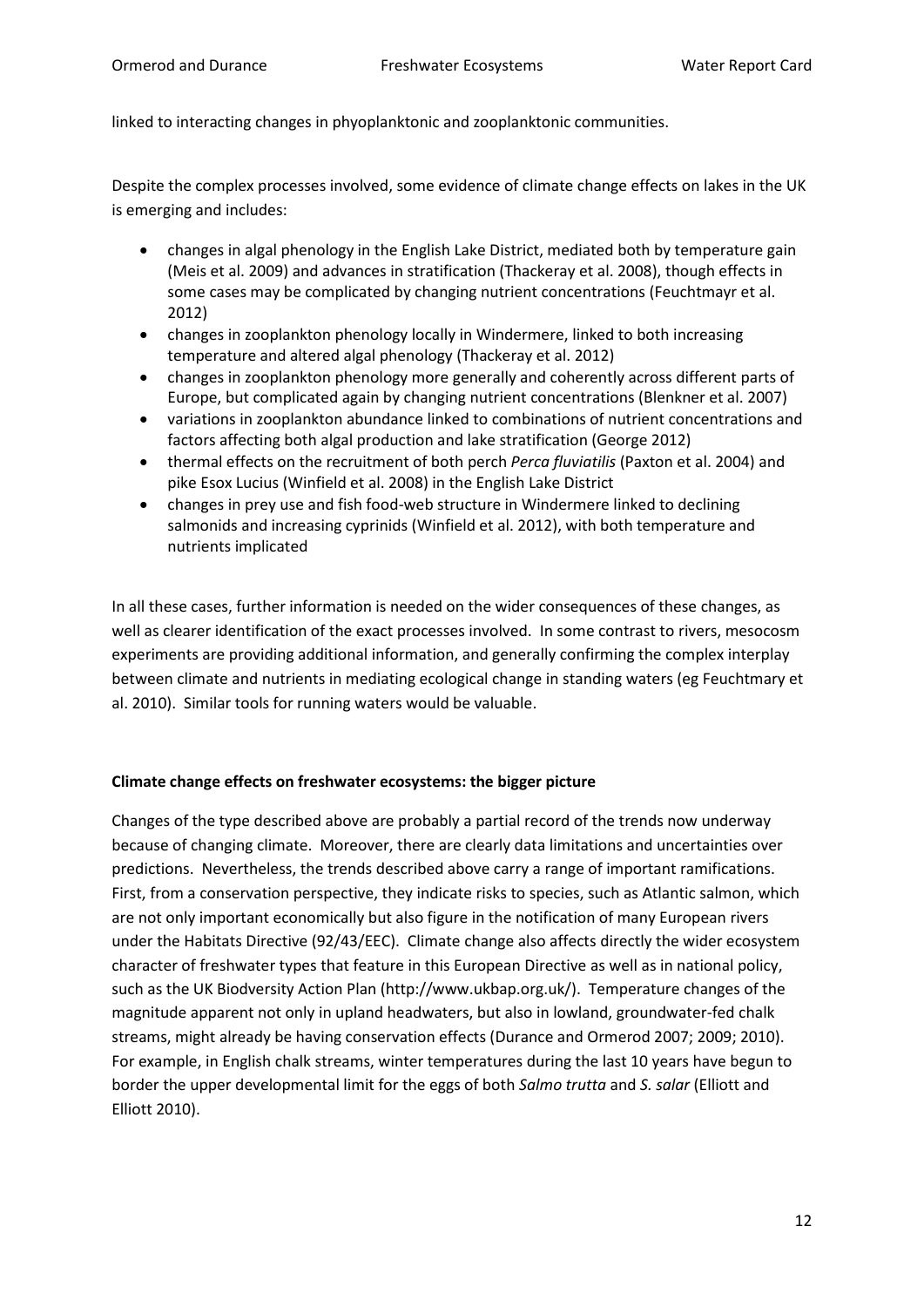Second, climate change poses risks to the ecological restoration and management of lakes and rivers, for the aims of the EU Water Framework Directive (2000/60/EC). By changing temperature, changing discharge patterns, and interacting with other pressures on freshwaters, climate change might affect organisms in ways that hinder progress to "good ecological status". Examples would be where increased discharge exacerbated problems from sewage treatment overflows, or where elevated temperatures, drought and reduced nutrient dilution exacerbated euthropication (Wilby *et al*. 2006). In some cases, these effects are likely to have consequences for water resource use – for example through cyanobacterial blooms (Kosten et al. 2012). However, there is also a potential opportunity. Climate change was not a major concern when the Water Framework Directive was being drafted, but it now represents an important policy instrument for reducing adverse effects from other pressures that would otherwise be exacerbated under warmer conditions with more variable flow.

Third, the detection of ecological change and status based on freshwater bioassessment might be confounded by climatic effects, for which exact influences on communities are not yet clear. So far, these issues have been explored more fully in North America than in Europe. For example, Hamilton *et al*. (2010) showed that invertebrate sensitivity to temperature and sensitivity to organic pollution are significantly correlated, and attempts are now underway to partition warming effects and isolate changes from other causes (Stamp *et al*. 2010). The resulting tools are likely to be more effective where the identification of traits, genera or species are precise enough to reflect warming effects, discharge effects or both (Lawrence *et al*. 2010).

Fourth, climate change effects imply potential risks to those ecosystem services for which freshwaters are most important – not least the provision of water supply, the regulation of flooding and support for biodiversity both intrinsically and in adjacent ecosystems. At present, knowledge of interactions among climate change, ecosystem processes in freshwaters and ecosystem service provision is insufficiently well developed to know exactly how any impairments might arise. Equally, better knowledge is required to know how to optimise management actions to ensure that ecosystem services are maintained.

All these issues imply a clear need for considerable deepening of how well climate change effects on freshwaters and their catchments are understood. We identify the following three research priorities.

## **Knowledge gaps and research priorities**

*Climatic effects on ecological mechanisms and processes*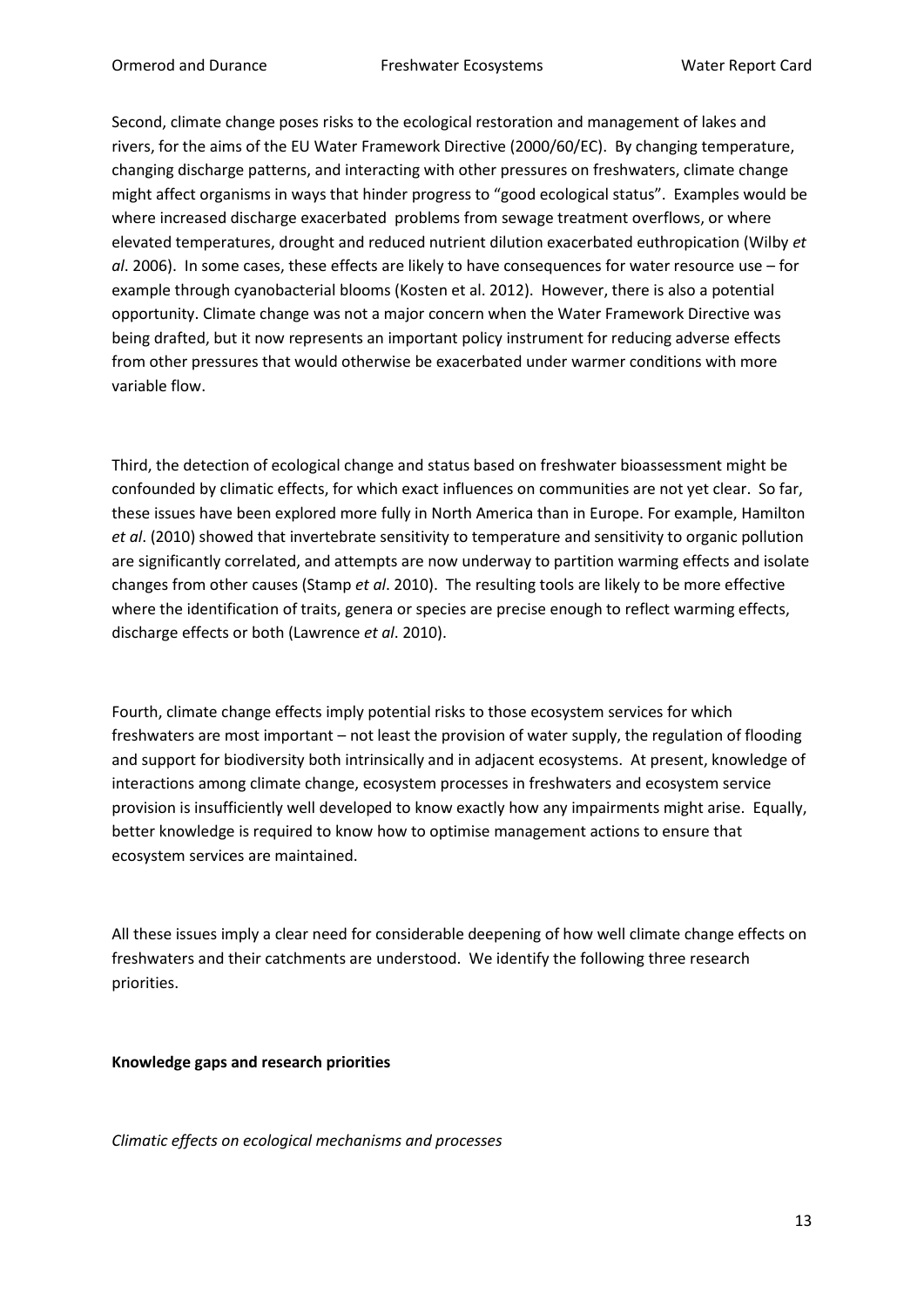So far, many indications of climate change effects on freshwater ecosystems are based on speculation, review or prediction, or from assessments of long-term change that correlate with either varying discharge or rising temperature. At the very least, there is need to ensure that other confounding aspects of global change are not responsible for such trends (see Durance and Ormerod 2009). Far more important, there is a clear need to move from describing patterns of change to understanding the mechanisms responsible. This is a crucial step in predicting and managing effects. Changes in fundamental freshwater characteristics such as thermal or discharge regime are likely to cause equally fundamental changes to many ecological processes including community metabolism, primary production, nutrient cycling, decomposition, litter retention, predator-prey interaction, food webs, life-history strategy, phenology, altered behaviour, inter-specific competition, the incidence of parasites or diseases, dispersal or invasion and population genetic composition (Traill *et al*. 2010). So far, however, these explicitly ecological and evolutionary aspects of climate change have been very poorly considered in available research yet could be of pivotal importance. For example, in one of only of handful of worldwide studies illustrating mechanisms through which climate-change causes species extinction (Cahill et al. 2013), Durance and Ormerod (2010) showed how interspecific competition almost certainly interacted with extreme climatic variation in a local extinction event in Wales. Climate-change effects on inter-specific interactions and food availability for organisms may be more widespread than direct physiological effects through thermal tolerance (Cahill et al. 2013). It is germane, therefore, that Woodward *et al*. (2010b, c) have drawn attention to the effects of climate change on the emergent properties of food web character, trophic dynamics and other network aspects of freshwater systems. At even more basic levels, understanding the eco-physiological effects of changing temperature, discharge and changing oxygen dynamics is still limited by data availability in many organisms (Elliott and Elliott 2010; Stamp *et al*. 2010).

## *Interacting pressures*

A further major dimension of climate change is that effects on freshwaters will arise not only directly, but also indirectly through the many other process linking atmospheric systems, catchments, floodplains and riparian zones to freshwater ecosystems. Potential effects of this nature have been postulated widely, involving the possibilities that climate will have widespread effects on land use, point- and diffuse-source pollution, eutrophication, acidification, invasive species, abstraction and a range of other stressors (see Wilby *et al*. 2006; papers in Ormerod *et al*. 2010). Effects extend also to interactions between anthropogenic climate change and existing, large-scale climatic effects such as the Arctic Oscillation, North Atlantic Oscillation and El Niño that already cause variations in discharge or temperature in river and lake systems large enough to cause biological effects (Puckridge *et al*. 2000; Elliott *et al*. 2000; Bradley and Ormerod 2001). In any of these cases, existing stressors or pressures could exacerbate or compound climate change effects; they could mask or hide climate change effects; or they could act as the indirect pathway through which climate change effects are expressed. Ironically, this latter case includes instances where land use change or technological solutions in response to climate change (e.g. renewable energy generation along rivers) serve to cause problems that are locally at least as large as those caused climate change (Aprahamian *et al*. 2010).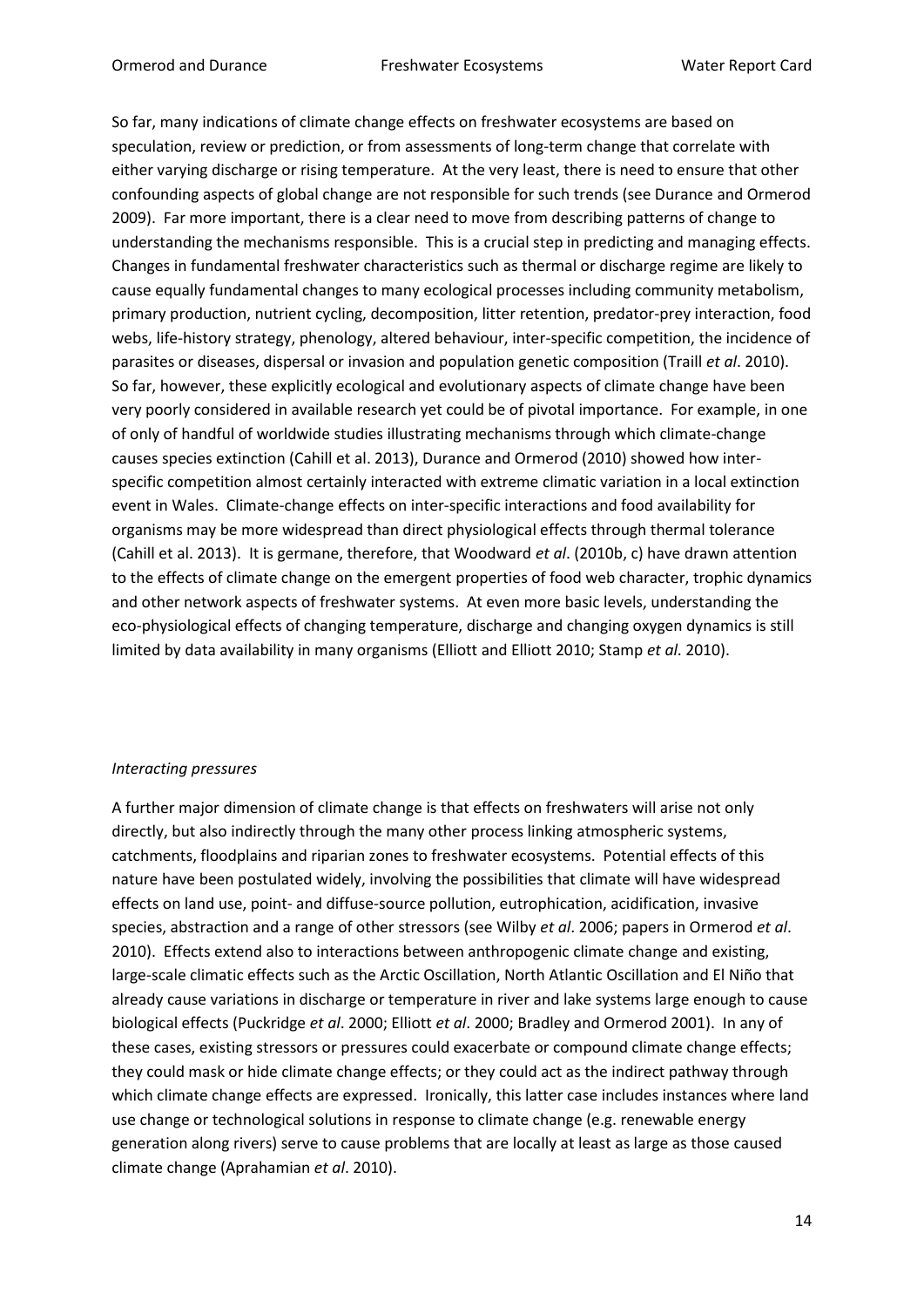So far, the scientific understanding of interactions between climate change and other pressures is limited. In some cases, climate change effects have been most detectable at sites where other problems, such as water quality, are either absent or well understood (e.g. Daufresne and Boet 2007; Dewson *et al*. 2007; Durance and Ormerod 2007; 2009; Viney *et al.* 2007). In other cases, interactions have been revealed between temperature, discharge, stream nutrient dynamics (Caruso 2001, 2002; Hong *et al*. 2005), habitat availability (Cattaneo *et al*. 2004), and impaired recovery from the effects of acid deposition (Durance and Ormerod 2009).

## *Adaptive management*

This is the third major priority, and in many respects is the most crucial and most surprising gap. Accepting that continued climate change is now inevitable, far better evidence is required from which to support and develop adaptive strategies that will reduce adverse effects are far as possible. Again, available knowledge is scant and still largely speculative (e.g. Ormerod 2009; Palmer *et al*. 2009; Wilby *et al*. 2010). Principal recommendations for adaptation include: (i) improving predictions of ecological effects so that ecological effects can be anticipated and managed, while the most sensitive locations can be protected as far as possible; (ii) reducing the associated stressors with which climate might interact, such as point or diffuse pollution and abstraction; (iii) increasing the lengths of river designated for their nature conservation value, targeted for restoration or included in catchment-sensitive agri-environment aimed at benefits for rivers, riparian zones or river corridors; (iv) buffering rivers against temperature gain through the use of judicious riparian shading; (v) maintaining environmental flows in rivers to the extent that desirable organisms and key biological communities are maintained and functional links with catchments and floodplains are restored; (vi) increasing ecological resilience and resistance to climate change – i.e. enhancing features that allow communities of river organisms rivers to withstand climate trends, or to reorganise and bounce back in ways that sustain natural functions; (vii) improving connectivity among river basins as well as of the processes within them.

All these cases require a better evidence-base, but understanding is still rudimentary. For example, the basic characteristics that increase resistance or resilience at genetic, population, community or ecosystem levels are still poorly understood. This is very unfortunate, because potentially there are large benefits in all these suggested actions that extend beyond adaptive management for climate change. A good example is the use of riparian shade. The principles are straightforward and involve either protecting or planting riparian trees in ways that cool summer thermal regimes (Broadmeadow *et al*. 2011). In addition to this thermal damping effect, other generic benefits include sediment retention and bank stabilisation (Larsen *et al*. 2009); energetic subsidies provided by litter and insects (Fausch *et al*. 2010); increased trophic diversity and increased secondary production in woodland streams (I. Durance and S. J. Ormerod, unpubl); woody debris and enhanced habitat heterogeneity (Piegay and Gurnell 1997), and nutrient retention and denitrification (Ranalli and Macalady 2010). However, in the UK objections to riparian planting are made sometimes by interest groups for landscape, angling, and sometimes even nature conservation. We suggest that improved policy instruments, for example linking catchment and riparian restoration to climate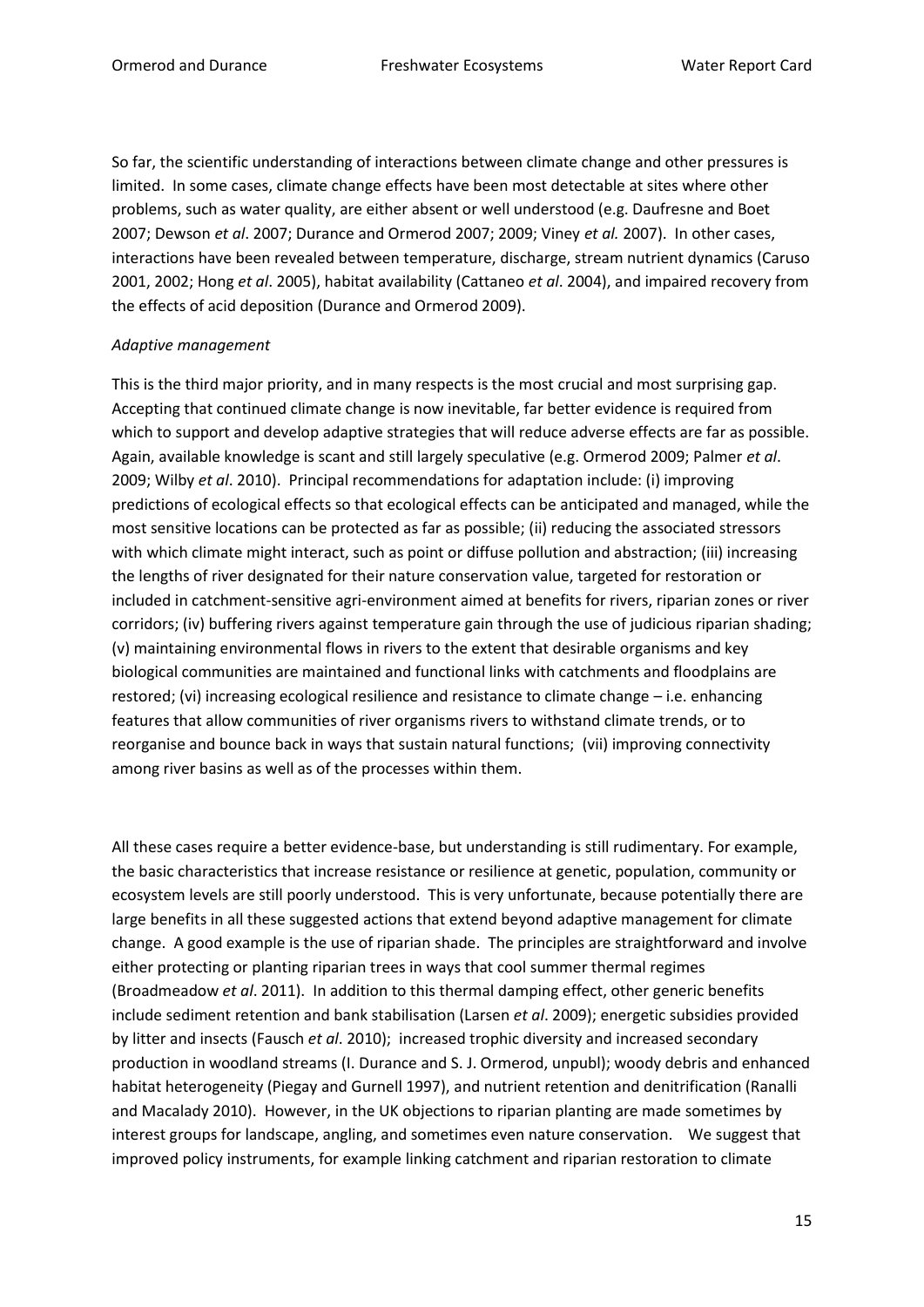change adaptation, need better development, underpinned by experimental evidence, and with benefits that can be demonstrated operationally.

#### **Acknowledgements**

Part of this paper is developed from a conference presentation given initially in York (Durance & Ormerod 2012), considerably augmented here to provide greater coverage of standing waters.

#### **References**

Aprahamian MW, Aprahamian CD, Knights AM. 2010. Climate change and the green energy paradox: the consequences for twaite shad Alosa fallax from the River Severn, U.K. Journal of Fish Biology 77: 1912-1930.

Barlocher F, Seena S, Wilson KP, Williams DD. 2008. Raised water temperature lowers diversity of hyporheic aquatic hyphomycetes. Freshwater Biology 53: 368-379.

Battarbee, RW, Bennion, H (2012) Using palaeolimnological and limnological data to reconstruct the recent history of European lake ecosystems: introduction. Freshwater Biology 57: 1979-1985

Beche LA, Connors PG, Resh VH, Merenlender AM. 2009. Resilience of fishes and invertebrates to prolonged drought in two California streams. Ecography 32: 778-788.

Beche LA, Resh VH. 2007. Short-term climatic trends affect the temporal variability of macroinvertebrates in California 'Mediterranean' streams. Freshwater Biology 52: 2317-2339.

Blenckner, T, Adrian, R, Livingstone, DM, Jennings, E, Weyhenmeyer, GA, George, DG, Jankowski, T, Jarvinen, M, Aonghusa, CN, Noges, T, Straile, D, Teubner, K (2007) Large-scale climatic signatures in lakes across Europe: a meta-analysis. Global Change Biology, 13: 1314-1326

Bonada N, Doledec S, Statzner B. 2007. Taxonomic and biological trait differences of stream macroinvertebrate communities between Mediterranean and temperate regions: implications for future climatic scenarios. Global Change Biology, 13: 1658-1671.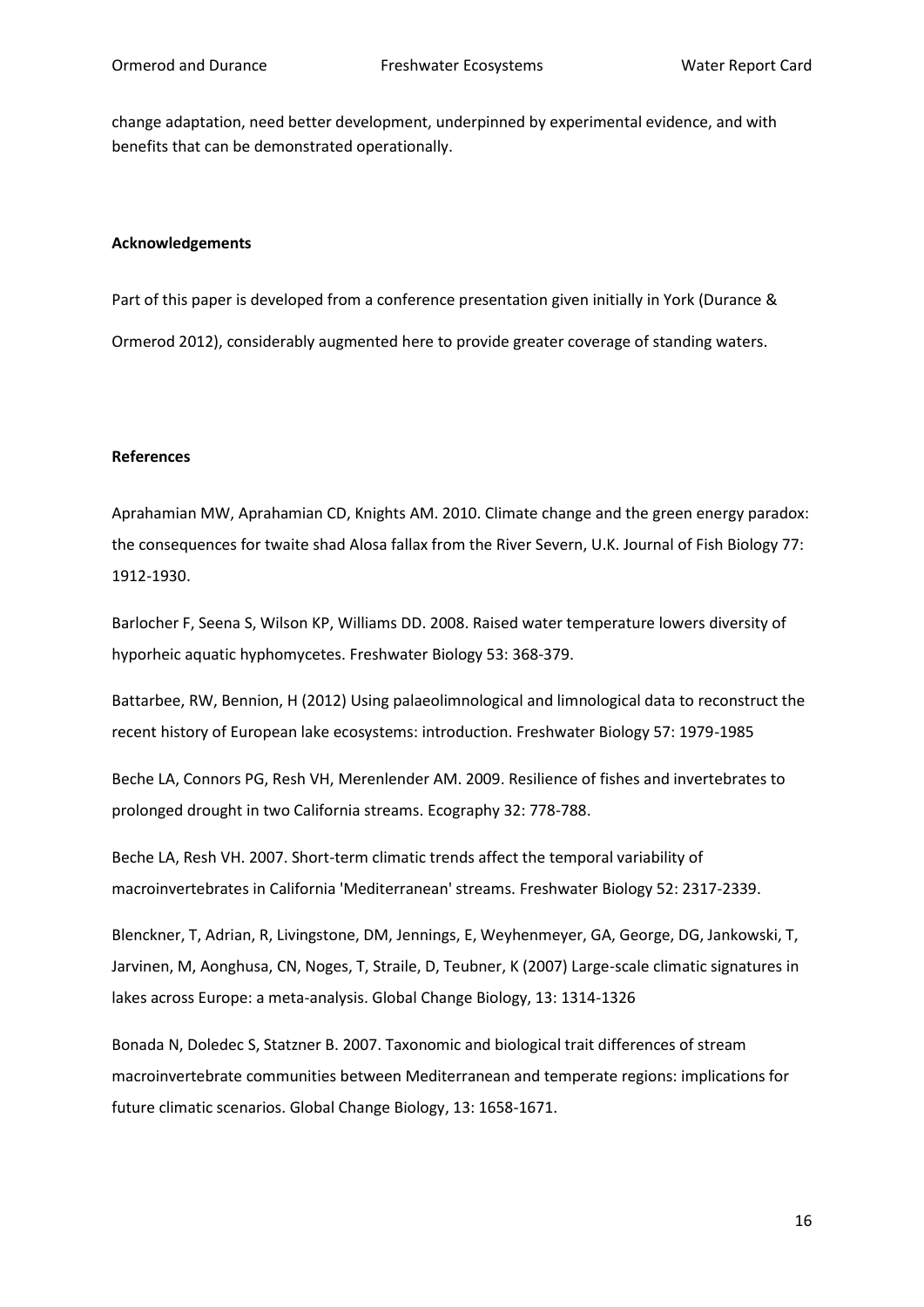*Boon* PJ, *Calow* P, *Petts GE*. 1992. River *Conservation* and Management. John Wiley and Sons Ltd., Chichester, 470pp.

Bradley DC, Ormerod SJ. 2001. Community persistence among upland stream invertebrates tracks the North Atlantic Oscillation. Journal of Animal Ecology 70: 987-996.

Britton JR, Cucherousset J, Davies GD, Godard MJ, Copp GH. 2010. Non-native fishes and climate change: predicting species responses to warming temperatures in a temperate region. Freshwater Biology 55: 1130-1141.

Broadmeadow S, Jones JG, Langford TEL, Shaw PJ, Nisbet T. 2011. The influence of riparian shade on lowland stream water temperatures in southern lowland England and their viability for brown trout. River Research and Applications, 27: 226-237.

Brown LE, Hannah DM, Milner AM. 2007. Vulnerability of alpine stream biodiversity to shrinking glaciers and snowpacks. Global Change Biology 13: 958-966.

Burgmer T, Hillebrand H, Pfenninger M. 2007. Effects of climate-driven temperature changes on the diversity of freshwater macroinvertebrates. Oecologia 151: 93-103.

Cahill, AE, Aiello-Lammens, ME, Fisher-Reid, MC, Hua, X, Karanewsky, CJ, Ryu, HY, Sbeglia, GC, Spagnolo, F, Waldron, JB, Warsi, O, Wiens, JJ (2013) How does climate change cause extinction? Proceedings of the Royal Society B- Biological Sciences, 280: Article Number: 20121890

Caissie D. 2006. The thermal regime of rivers: a review. Freshwater Biology 51: 1389-406.

Caruso BS. 2001. Regional river flow, water quality, aquatic ecological impacts and recovery from drought. Hydrological Sciences Journal 46: 677-699.

Caruso BS. 2002. Temporal and spatial patterns of extreme low flows and effects on stream ecosystems in Otago, New Zealand. Journal of Hydrology 257: 115-133.

Cattaneo A, Cloutier L, Methot G. 2004. The response of invertebrates in moss and in gravel to water level fluctuations in a Quebec stream. Archiv für Hydrobiologie 161: 21-43.

Chessman BC 2010. Climatic changes and 13-year trends in stream macroinvertebrate assemblages in New South Wales, Australia. Global Change Biology, 15: 2791-2802.

Chikita KA, Kaminaga R, Kudo I, Wada T, Kim Y. 2010. Parameters determining water temperature of a proglacial stream: the Phelan Creek and the Gulkana glacier, Alaska. River research and Applications 26: 995-1004.

17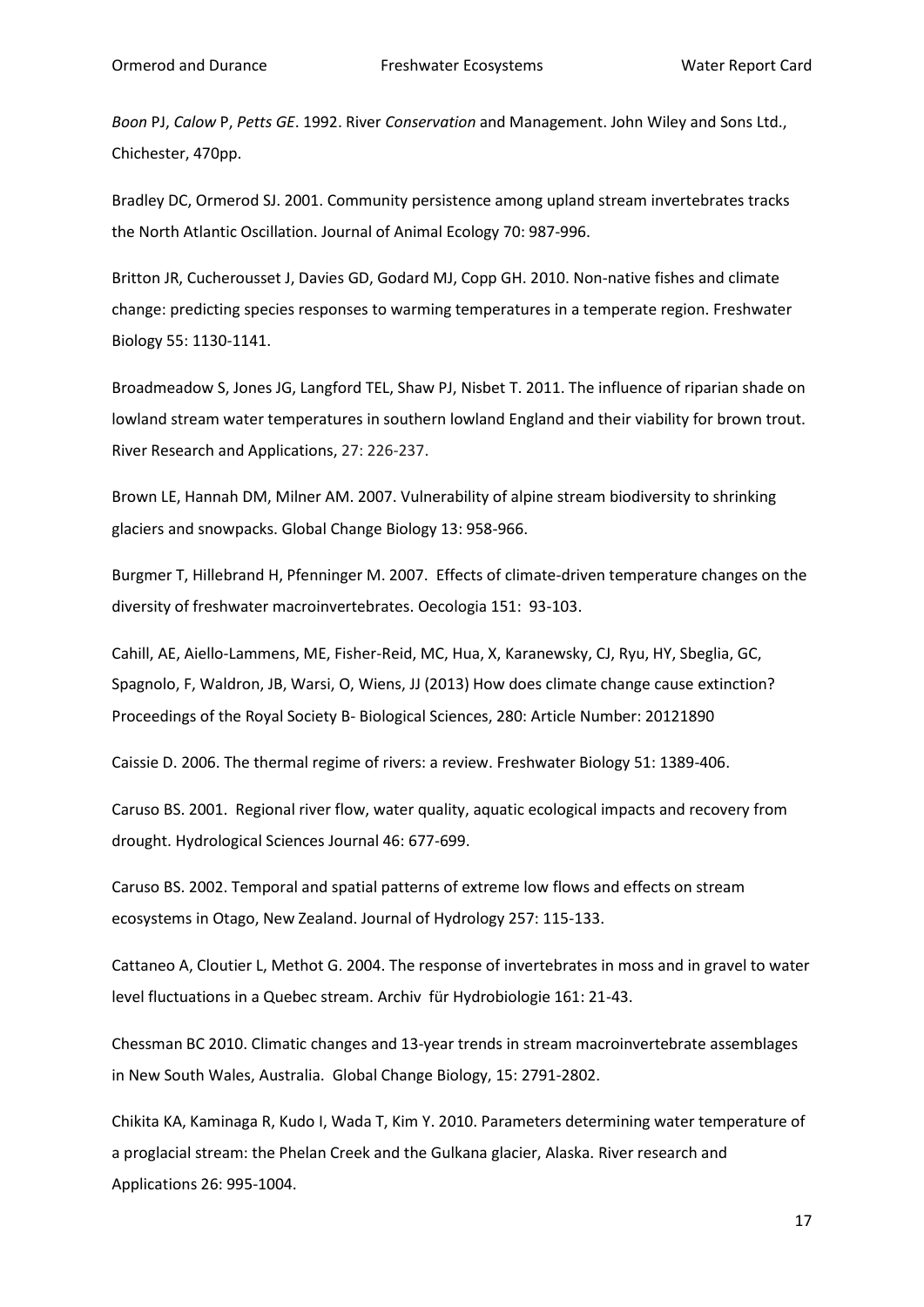Clews E, Durance I, Vaughan IP, Ormerod SJ. 2010. Juvenile salmonid populations in a temperate river system track synoptic trends in climate. Global Change Biology 16: 3271-3283

Cozzetto K, McKnight D, Nylen T, Fountain A. 2006. Experimental investigations into processes controlling stream and hyporheic temperatures, Fryxell Basin, Antarctica. Advances in Water Resources 29: 130-153.

Daufresne M, Bady P, Fruget JF. 2007. Impacts of global changes and extreme hydroclimatic events on macroinvertebrate community structures in the French Rhone River. Oecologia 151: 544-559.

Daufresne M, Lengfellner K, Sommer U. 2009. Global warming benefits the small in aquatic ecosystems. Processding of the National Academy of Sciences of the United States of America 106: 12788-12793.

Daufresne M, Roger MC, Capra H, Lamouroux N. 2004. Long-term changes within the invertebrate and fish communities of the Upper Rhone River: effects of climatic factors. Global Change Biology 10: 124-140.

Daufresne M. Boet P. 2007. Climate change impacts on structure and diversity of fish communities in rivers. Global Change Biology 13: 2467-2478.

Dewson ZS, James ABW, Death RG. 2007. Invertebrate community responses to experimentally reduced discharge in small streams of different water quality. Journal of the North American Benthological Society 26: 754-766.

Dokulil, MT, Jagsch, A, George, GD, Anneville, O, Jankowski, T, Wahl, B, Lenhart, B, Blenckner, T, Teubner, K (2006) Twenty years of spatially coherent deepwater warming in lakes across Europe related to the North Atlantic Oscillation. Limnology and Oceanography, 51: 2787-2793

Durance I, Ormerod SJ. 2010. Evidence for the role of climate in the local extinction of a cool-water triclad. Journal of the North American Benthological Society 29: 1367-1378

Durance I. Ormerod SJ. 2007. Climate change effects on upland stream invertebrates over a 25 year period. Global Change Biology 13: 942-957.

Durance I. Ormerod SJ. 2009. Trends in water quality and discharge offset long-term warming effects on river macroinvertebrates. Freshwater Biology 54: 388-405.

Eaton JG, Scheller RM. 1996. Effects of climate warming on fish thermal habitat in streams of the United States. Limnology and Oceanography 41: 1109-1115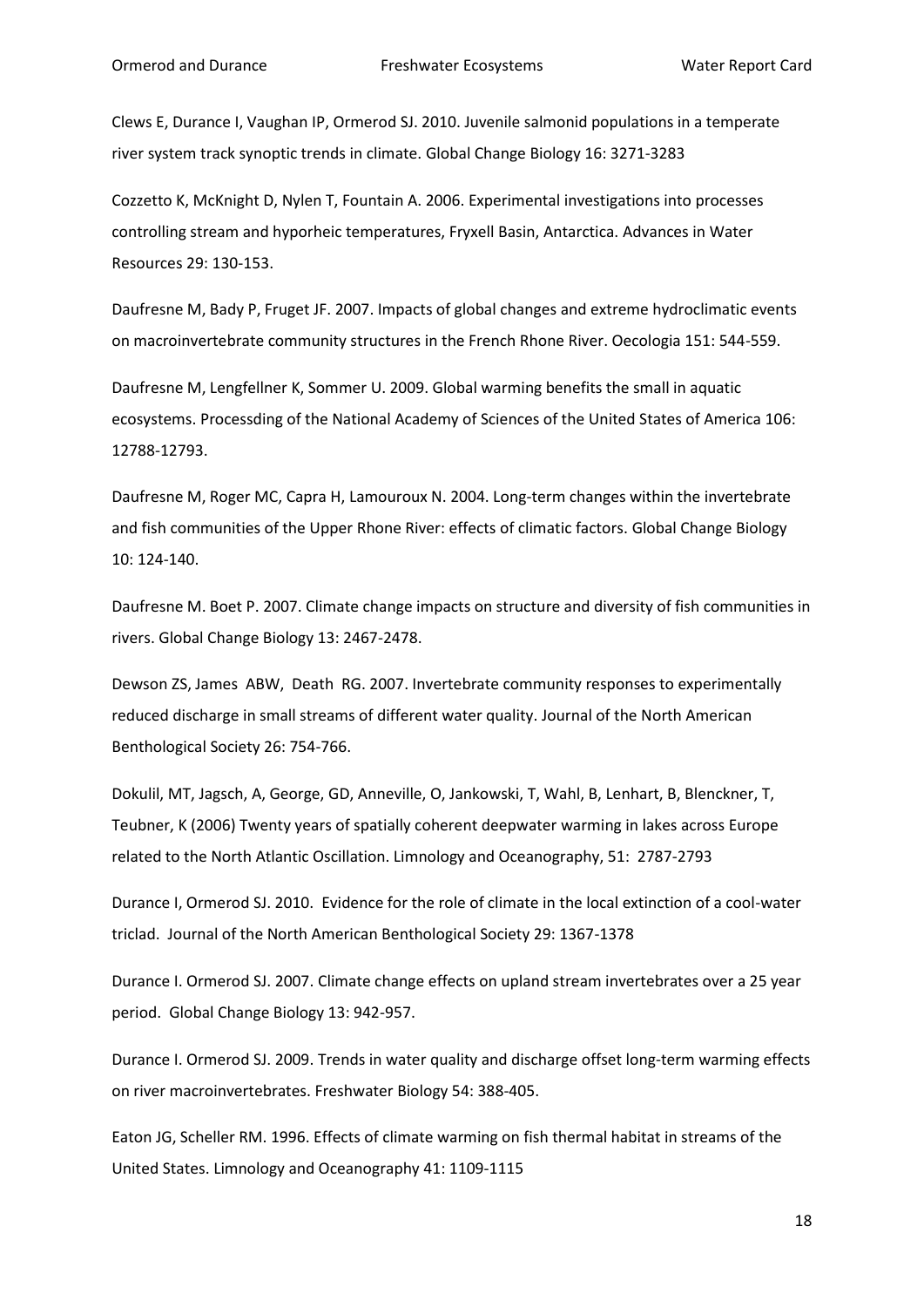Elliott JM, Elliott JA. 2010. Temperature requirements of Atlantic salmon Salmo salar, brown trout Salmo trutta and Arctic charr Salvelinus alpinus: predicting the effects of climate change. Journal of Fish Biology 77: 1793-1817.

Elliott JM, Hurley MA, Maberly SC. 2000. The emergence period of sea trout fry in a Lake District stream correlates with the North Atlantic Oscillation. Journal of Fish Biology 56: 208-210.

Elliott JM. 2009. Validation and implications of a growth model for brown trout, Salmo trutta, using long-term data from a small stream in north-west England. Freshwater Biology 54: 2263-2275.

Fausch KD, Baxter CV, Murakami M. 2010. Multiple stressors in north temperate streams: lessons from linked forest-stream ecosystems in northern Japan. Freshwater Biology 55: 120-134, Suppl. 1.

Feuchtmayr, H, Moss, B, Harvey, I, Moran, R, Hatton, K, Connor, L, Atkinson, D (2010) Differential effects of warming and nutrient loading on the timing and size of the spring zooplankton peak: an experimental approach with hypertrophic freshwater mesocosms. Journal of Plankton Research, 32: 1715-1725

Feuchtmayr, H, Thackeray, SJ, Jones, ID, De Ville, M, Fletcher, J, James, B, Kelly, J (2012) Spring phytoplankton phenology - are patterns and drivers of change consistent among lakes in the same climatological region? Freshwater Biology, 57: 331-344

Floury M, Delattre C, Ormerod SJ, Souchon Y (2012) Global versus local change effects on a large European river. Science of the Total Environment, 441: 220-229

Foley, B, Jones, ID, Maberly, SC, Rippey, B (2012) Long-term changes in oxygen depletion in a small temperate lake: effects of climate change and eutrophication. Freshwater Biology, 57: 278-289

Fowler HJ, Wilby RL. 2010. Detecting changes in seasonal precipitation extremes using regional climate model projections: Implications for managing fluvial flood risk. Water Resources Research 46: art. no.-W03525.

George, DG (2007) The impact of the North Atlantic Oscillation on the development of ice on Lake Windermere. Climatic Change, 81: 455-468

George, DG (2000) The impact of regional-scale changes in the weather on the long-term dynamics of Eudiaptomus and Daphnia in Esthwaite Water, Cumbria. Freshwater Biology, 45: 111-121

George, DG (2012) The effect of nutrient enrichment and changes in the weather on the abundance of Daphnia in Esthwaite Water, Cumbria. Freshwater Biology, 57: 360-372

19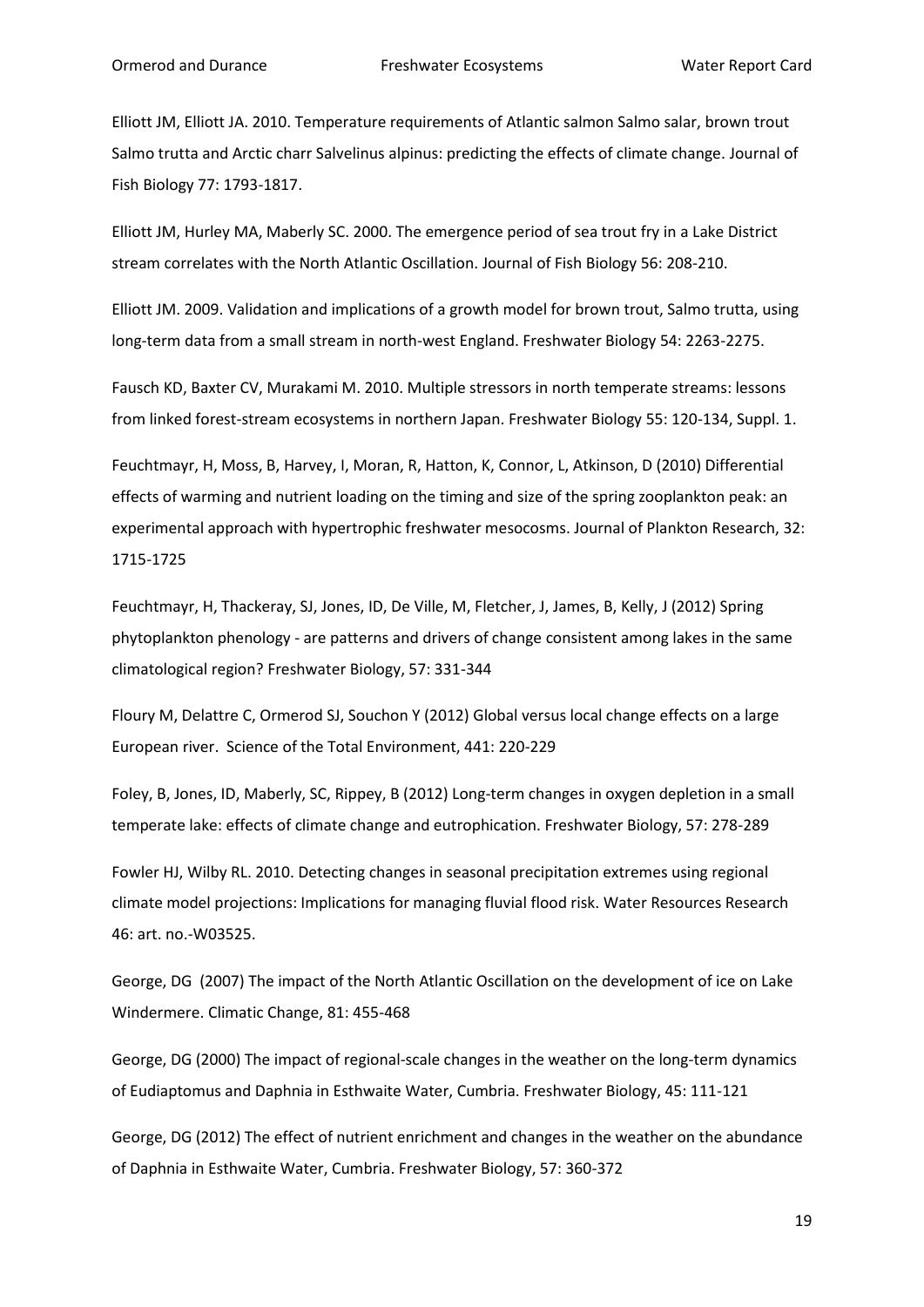Hambler C, Henderson PA, Speight MR 2010. Extinction rates, extinction-prone habitats, and indicator groups in Britain and at larger scales. Biological Conservation doi:10.1016/j.biocon.2010.09.004

Hamilton AT, Stamp JD, Bierwagen BG. 2010. Vulnerability of biological metrics and multimetric indices to effects of climate change. Journal of the North American Benthological Society 29: 1379- 1396.

Hari RE, Livingstone DM, Siber R, Burkhardt-Holm P, Güttinger H. 2006. Consequences of climatic change for water temperature and brown trout populations in Alpine rivers and streams. Global Change Biology 12: 10–26.

Hogg ID, Williams DD. 1996. Response of stream invertebrates to a global-warming thermal regime: An ecosystem-level manipulation. Ecology 77: 395-407.

Hong BG, Swaney DP, Woodbury PB, Weinstein DA. 2005. Long-term nitrate export pattern from Hubbard Brook watershed 6 driven by climatic variation. Water Air and Soil Pollution 160: 293-326.

Jenkins GJ, Murphy JM, Sexton DMH, Lowe JA, Jones P, Kilsby CG (2009). UK Climate Projections: Briefing report. Met Office Hadley Centre, Exeter, UK.

Jonsson B, Jonsson N. 2009. A review of the likely effects of climate change on anadromous Atlantic salmon Salmo salar and brown trout Salmo trutta, with particular reference to water temperature and flow. Journal of Fish Biology 75: 2381-2447.

Kattel, GR, Battarbee, RW, Mackay, AW, Birks, HJB (2008) Recent ecological change in a remote Scottish mountain loch: An evaluation of a Cladocera-based temperature transfer-function. Palaeogeography, Palaeoclimatology, Palaecology, 259: 51-76

Kaushal SS, Likens GE, Jaworski NA, Pace ML, Sides AM, Seekell D, Belt KT, Secor DH, Wingate RL 2010. Rising stream and river temperatures in the United States. Frontiers in Ecology and Environment. 8, 461-466.

Kennedy RJ, Crozier WW. 2010. Evidence of changing migratory patterns of wild Atlantic salmon Salmo salar smolts in the River Bush, Northern Ireland, and possible associations with climate change. Journal of Fish Biology 76: 1786-1805.

Kosten, S, Huszar, VLM, Becares, E, Costa, LS, van Donk, E, Hansson, LA, Jeppesenk, E, Kruk, C, Lacerot, G, Mazzeo, N, De Meester, L, Moss, B, Lurling, M, Noges, T, Romo, S, Scheffer, M (2012)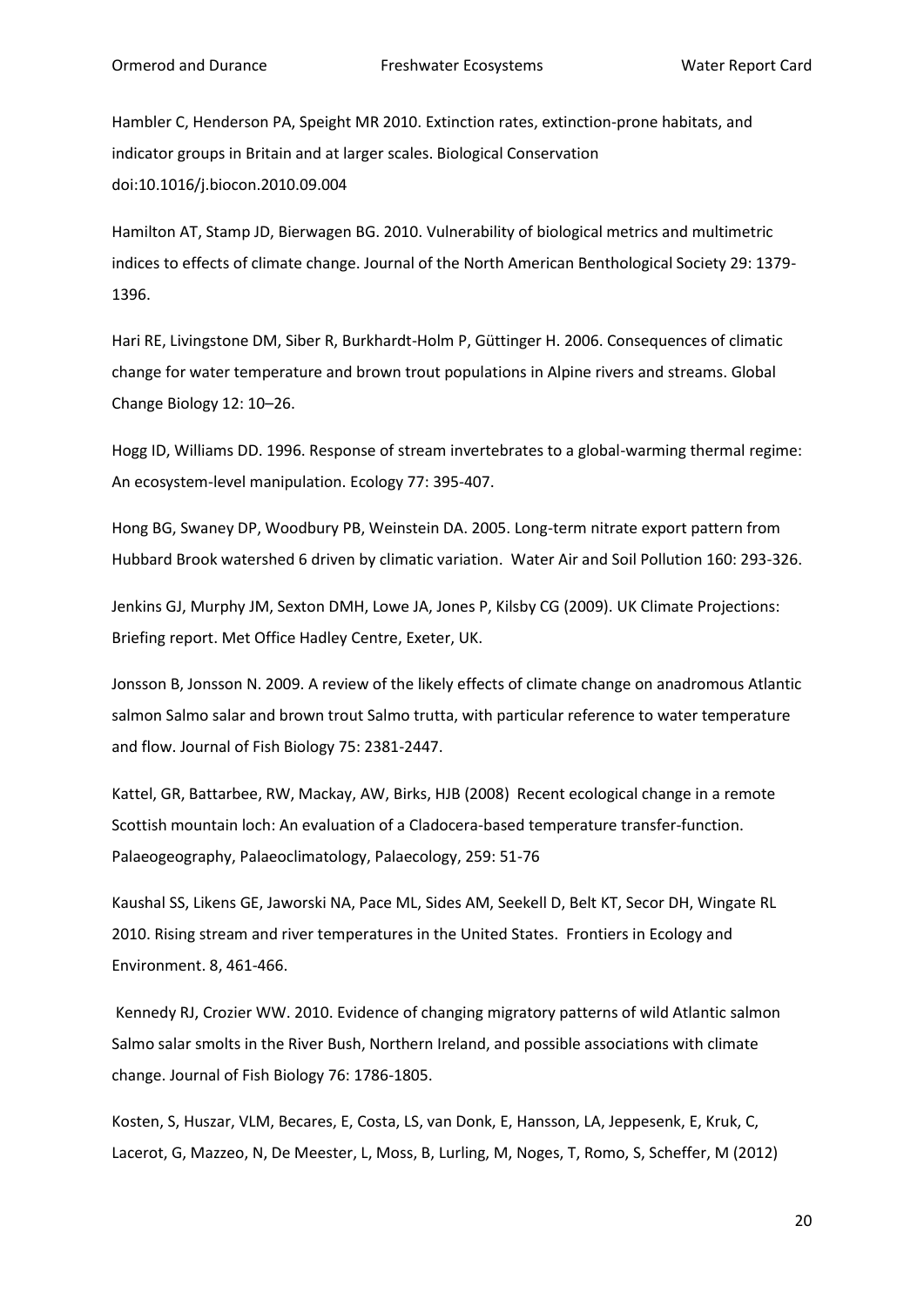Warmer climates boost cyanobacterial dominance in shallow lakes. Global Change Biology, 18: 118- 126

Kowalik RA, Cooper DM, Evans CM, Ormerod SJ 2007. Acid episodes retard the biological recovery of upland British streams from acidification. Global Change Biology 13: 2439–2452.

Langan SJ, Johnston L, Donaghy MJ, Youngson AF, Hay DW, Soulsby C.2001. Variation in river water temperatures in an upland stream over a 30-year period. Science of the Total Environment 265:195- 207.

Larsen S, Vaughan IP, Ormerod SJ. 2009. Scale-dependent effects of fine sediments on temperate headwater invertebrates. Freshwater Biology 54: 203-219.

Lassalle G, Crouzet P, Gessner J, Rochard E. 2010. Global warming impacts and conservation responses for the critically endangered European Atlantic sturgeon. Biological Conservation 143: 2441-2452

Lawrence, JE Lunde, KB Mazor RD, Beche LA, McElravy EP, Resh VH. 2010. Long-term macroinvertebrate responses to climate change: implications for biological assessment in Mediterranean-climate streams. Journal of the North American Benthological Society 29: 1424-1440.

Maltby E, Ormerod SJ (2011) Freshwaters - Openwaters, Wetlands and Floodplains. In: The UK National Ecosystem Assessment Technical Report, pp. 285 295-360. UNEP-WCMC, Cambridge.

McGowan, S, Barker, P, Haworth, EY, Leavitt, PR, Maberly, SC, Pates, J (2012) Humans and climate as drivers of algal community change in Windermere since 1850. Freshwater Biology, 57: 260-277

Meis, S, Thackeray, SJ, Jones, ID (2009) Effects of recent climate change on phytoplankton phenology in a temperate lake. Freshwater Biology, 54: 1888-1898

Ormerod SJ, Durance I (2012) Understanding and managing climate change effects on rivers ecosystems. The Conservation and Management of Rivers, Ed P. Boon and P. Raven, pp 107-121

Ormerod SJ 2009. Climate change, river conservation and the adaptation challenge. Aquatic Conservation: Marine and Freshwater Ecosystems 19: 609-613

Ormerod SJ, Durance I. 2009. Restoration and recovery from acidification in upland Welsh streams over 25 years. Journal of Applied Ecology 46: 164-174.

Palmer MA, Lettenmaier DP, Poff NL, Postel SL, Richter B, Warner R. 2009. Climate Change and River Ecosystems: Protection and Adaptation Options. Environmental Management 44: 1053-1068.

21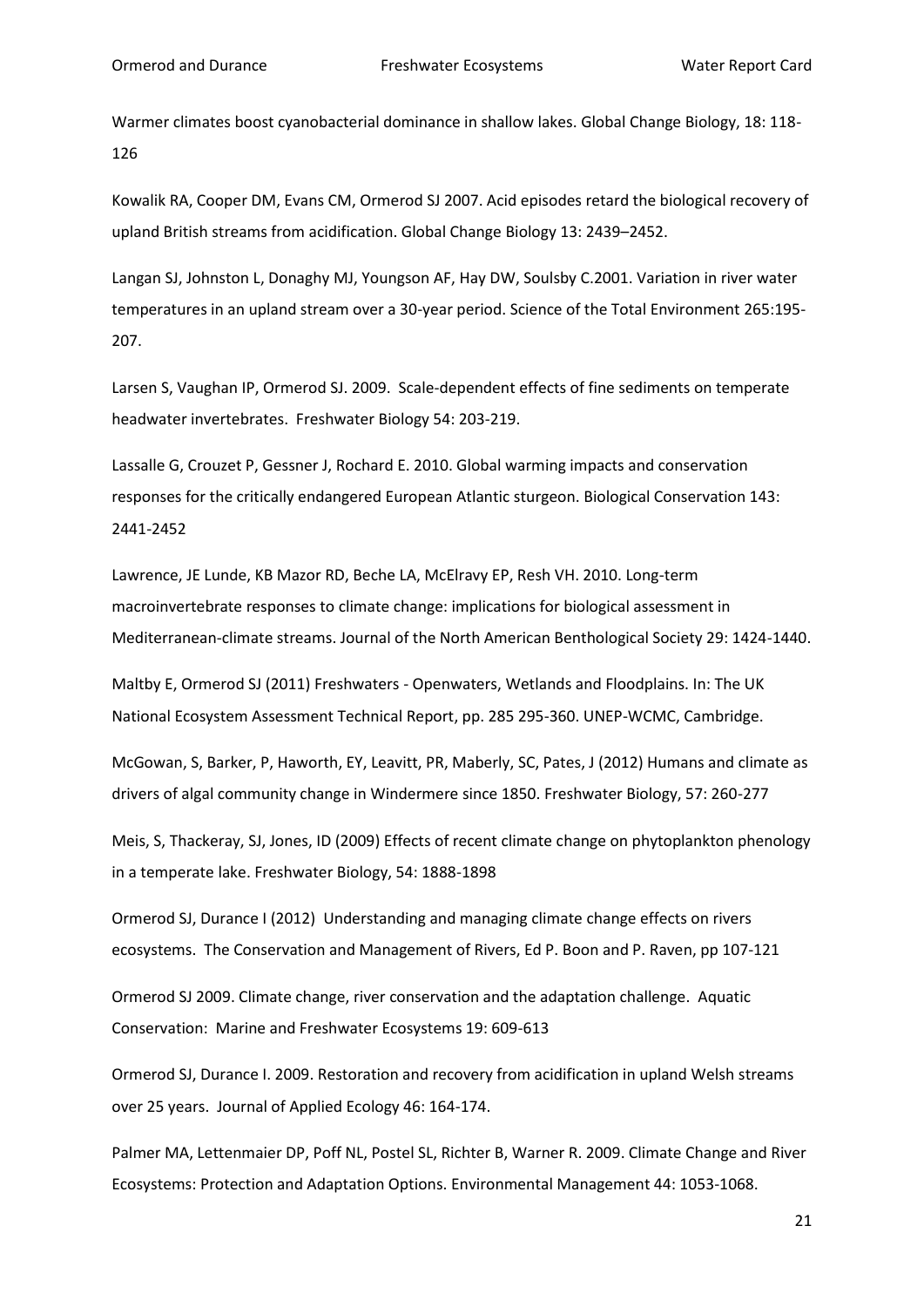Paxton, CGM, Winfield, IJ, Fletcher, JM, George, DG, Hewitt, DP (2009) Investigation of first year biotic and abiotic influences on the recruitment of pike Esox lucius over 48 years in Windermere, UK. Journal of Fish Biology, 74: 2279-2298

Paxton, CGM, Winfield, IJ, Fletcher, JM, George, DG, Hewitt, DP (2004) Biotic and abiotic influences on the recruitment of male perch in Windermere, U.K. Journal of Fish Biology, 65: 1622-1642

Peterson, BJ, Holmes RM, McClelland JW, Vorosmarty CJ, Lammers RB, Shiklomanov AI, Shiklomanov IA, Rahmstorf S. 2002. Increasing river discharge to the Arctic Ocean. Science 298: 2171-2173.

Piegay, H Gurnell, AM. 1997. Large woody debris and river geomorphological pattern: examples from SE France and S England. Geomorphology 19: 99-116.

Prudhomme C, Davies H. 2009. Assessing uncertainties in climate change impact analyses on the river flow regimes in the UK. Part 1: baseline climate. Climatic Change 93: 177-195.

Puckridge, JT Walker, KF Costelloe, JF. 2000. Hydrological persistence and the ecology of dryland rivers. Regulated Rivers – Research and Management 16: 385-402.

Ranalli AJ, Macalady DL. 2010. The importance of the riparian zone and in-stream processes in nitrate attenuation in undisturbed and agricultural watersheds - A review of the scientific literature. Journal of Hydrology 389: 406-415.

Spears, BM, Carvalho, L, Perkins, R, Kirika, A, Paterson, DM (2012) Long-term variation and regulation of internal phosphorus loading in Loch Leven. Hydrobiologia , 681: 23-33

Spears, BM, Jones, ID (2010) The long-term (1979-2005) effects of the North Atlantic Oscillation on wind-induced wave mixing in Loch Leven (Scotland). Hydrobiologia, 646: 49-59

Sponseller, RA Grimm, NB Boulton, AJ Sabo, JL. 2010. Responses of macroinvertebrate communities to long-term flow variability in a Sonoran Desert stream. Global Change Biology 16: 2891-2900.

Stahl K, Hisdal H, Hannaford J, Tallaksen LM, van Lanen HAJ, Sauquet E, Demuth S, Fendekova M, Jodar, J. 2010. Streamflow trends in Europe: evidence from a dataset of near-natural catchments. Hydrology and Earth System Sciences 14: 2367-2382.

Stamp JD, Hamilton AT, Zheng L, Bierwagen BG. 2010. Use of thermal preference metrics to examine state biomonitoring data for climate change effects. Journal of the North American Benthological Society 29: 1410-1423.

22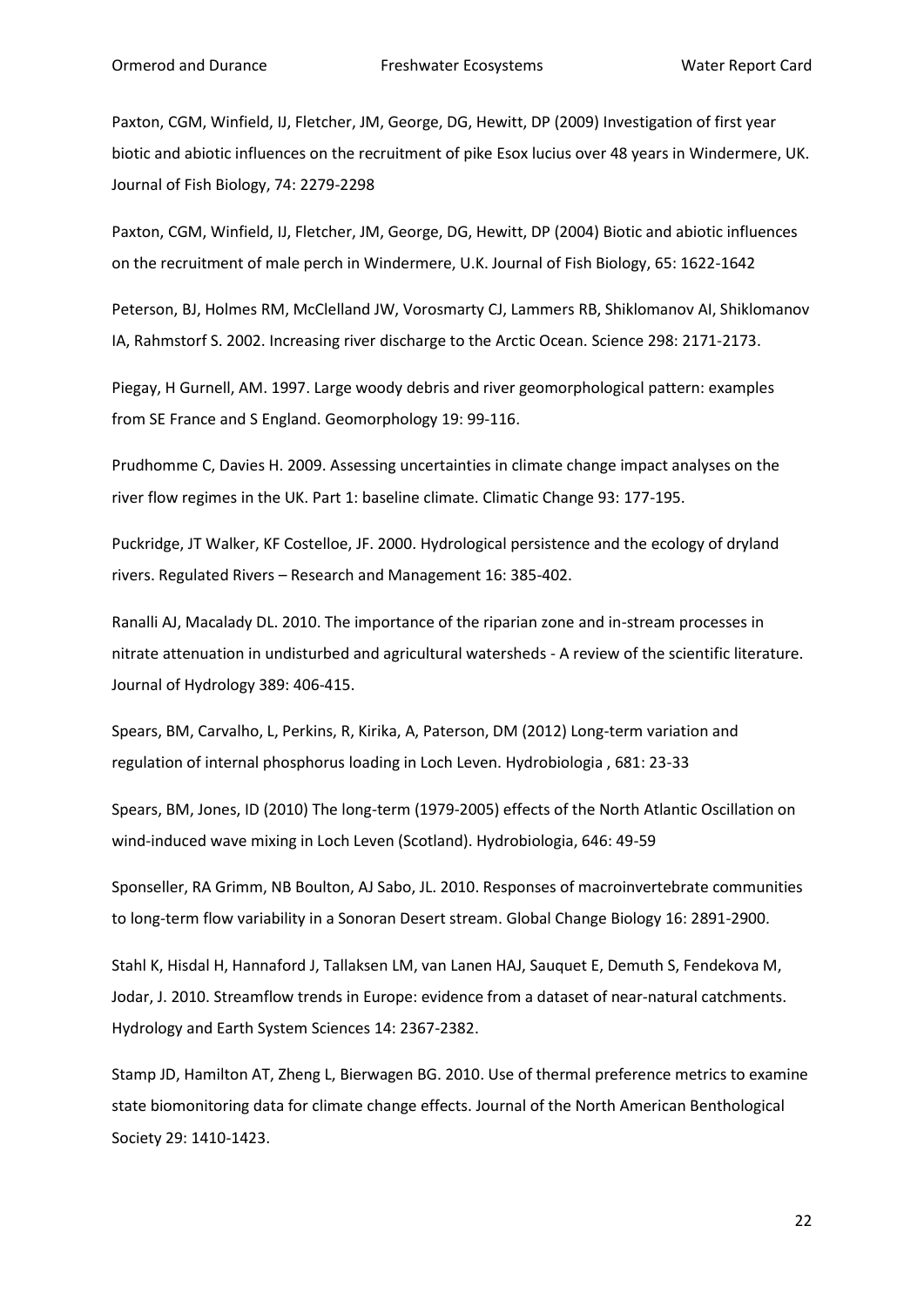Strayer, DL Dudgeon D. 2010. Freshwater biodiversity conservation: recent progress and future challenges. Journal of the North American Benthological Society 29: 344-358.

Strong, C, Maberly, SC (2011) The influence of atmospheric wave dynamics on interannual variation in the surface temperature of lakes in the English Lake District. Global Change Biology, 17: 2013- 2022

Thackeray, SJ, Henrys, PA, Jones, ID, Feuchtmayr, H (2012) Eight decades of phenological change for a freshwater cladoceran: what are the consequences of our definition of seasonal timing? Freshwater Biology, 57: 345-359

Thackeray, SJ, Jones, ID, Maberly, SC (2008) Long-term change in the phenology of spring phytoplankton: species-specific responses to nutrient enrichment and climatic change. Journal of Ecology, 96: 523-535

Thompson, R, Ventura, M, Camarero, L (2009) On the climate and weather of mountain and subarctic lakes in Europe and their susceptibility to future climate change. Freshwater Biology, 54: 2433- 2451

Traill LW, Lim MLM, Sodhi NS, Bradshaw CJA. 2010. Mechanisms driving change: altered species interactions and ecosystem function through global warming. Journal of Animal Ecology 79: 937-947.

Vaughan, IP, Ormerod, SJ (2012) Large-scale, long-term trends in British river macroinvertebrates. Global Change Biology, 18: 2184-2194

Viney NR, Bates BC, Charles SP, Webster IT. Bormans M. 2007. Modelling adaptive management strategies for coping with the impacts of climate variability and change on riverine algal blooms. Global Change Biology 13: 2453-2465.

Weatherley NS, Campbell-Lendrum EW, Ormerod SJ. 1991. The growth of brown trout (Salmo trutta) in mild winters and summer droughts in upland Wales: model validation and preliminary predictions. Freshwater Biology 26:121–131.

Webb B, Nobilis F. 2007. Long-term changes in river temperature and the influence of climatic and hydrological factors. Hydrological Sciences Journal 52: 74-85.

Webb BW, Hannah DM, Moore RD, Brown LE, Nobilis F. 2008. Recent advances in stream and river temperature research. Hydrological Processes 22: 902-918.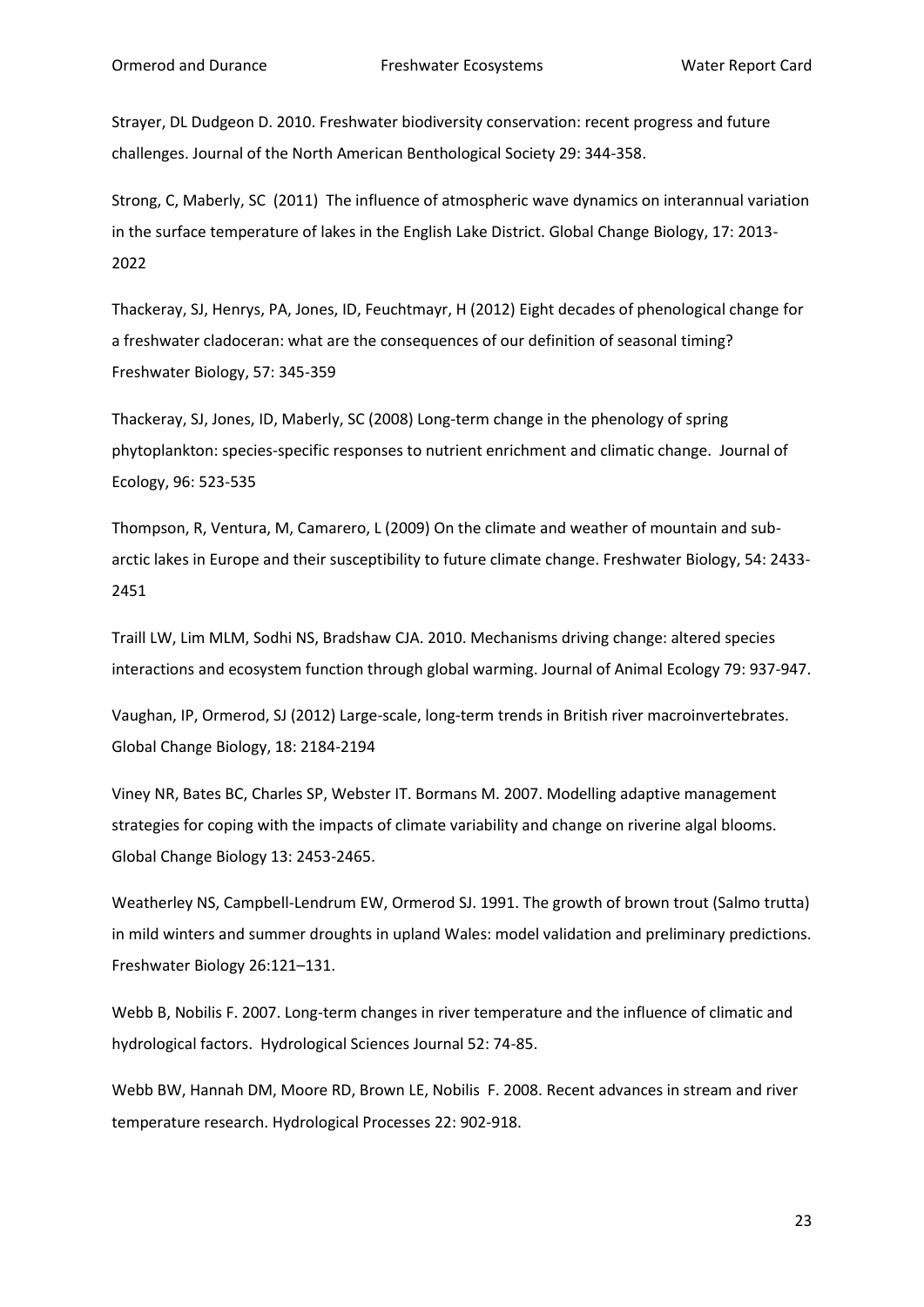Webb BW, Zhang Y. 1997. Spatial and seasonal variability in the components of the river heat budget. Hydrological Processes 11: 79-101.

Webb BW, Zhang Y. 2004. Intra-annual variability in the non-advective heat energy budget of Devon streams and rivers. Hydrological Processes 18: 2117-2146.

Wedekind C, Kung C. 2010. Shift of Spawning Season and Effects of Climate Warming on Developmental Stages of a Grayling (Salmonidae). Conservation Biology 24: 1418-1423.

Wilby RL, Orr H, Watts G, Battarbee RW, Berry PM, Chadd R, Dugdale SJ, Dunbar MJ, Elliott JA, Extence C, Hannah DM, Holmes N, Johnson AC, Knights B, Milner NJ, Ormerod SJ, Solomon D, Timlett R, Whitehead PJ, Wood, PJ. 2010. Evidence needed to manage freshwater ecosystems in a changing climate: Turning adaptation principles into practice. Science of the Total Environment 408: 4150- 4164.

Wilby RL, Orr HG, Hedger M, Forrow D, Blackmore M. 2006. Risks posed by climate change to the delivery of Water Framework Directive objectives in the UK. Environment International 32: 1043- 1055.

Wilby RL. 2006. When and where might climate change be detectable in UK river flows? Geophysical Research Letters 33: Article Number L19407

Winfield, IJ, Fletcher, JM, Ben James, J (2012) Long-term changes in the diet of pike (Esox lucius), the top aquatic predator in a changing Windermere. Freshwater Biology, 57: 373-383

Winfield, IJ, Fletcher, JM, James, JB (2008) The Arctic charr (Salvelinus alpinus) populations of Windermere, UK: population trends associated with eutrophication, climate change and increased abundance of roach (Rutilus rutilus). Environmental Biology of Fishes, 83: 25-35

Woodward G, Perkins DM, Brown LE. 2010b. Climate change and freshwater ecosystems: impacts across multiple levels of organization. Philosophical Transactions of the Royal Society B-Biological Sciences 365: 2093-2106.

Woodward, G Dybkjaer JB, Olafsson JS, Gislason GM, Hannesdottir ER, Friberg N. 2010a. Sentinel systems on the razor's edge: effects of warming on Arctic geothermal stream ecosystems. Global Change Biology 16: 1979-1991.

Woodward, G, Benstead, JP, Beveridge, OS, Blanchard, J, Brey, T, Brown, LE, Cross, WF, Friberg, N, Ings, TC, Jacob, U, Jennings, S, Ledger, ME, Milner, AM, Montoya, JM, O'Gorman, E, Olesen, JM, Petchey, OL, Pichler, DE, Reuman, DC, Thompson, MSA, Van Veen, FJF, Yvon-Durocher, G. 2010c.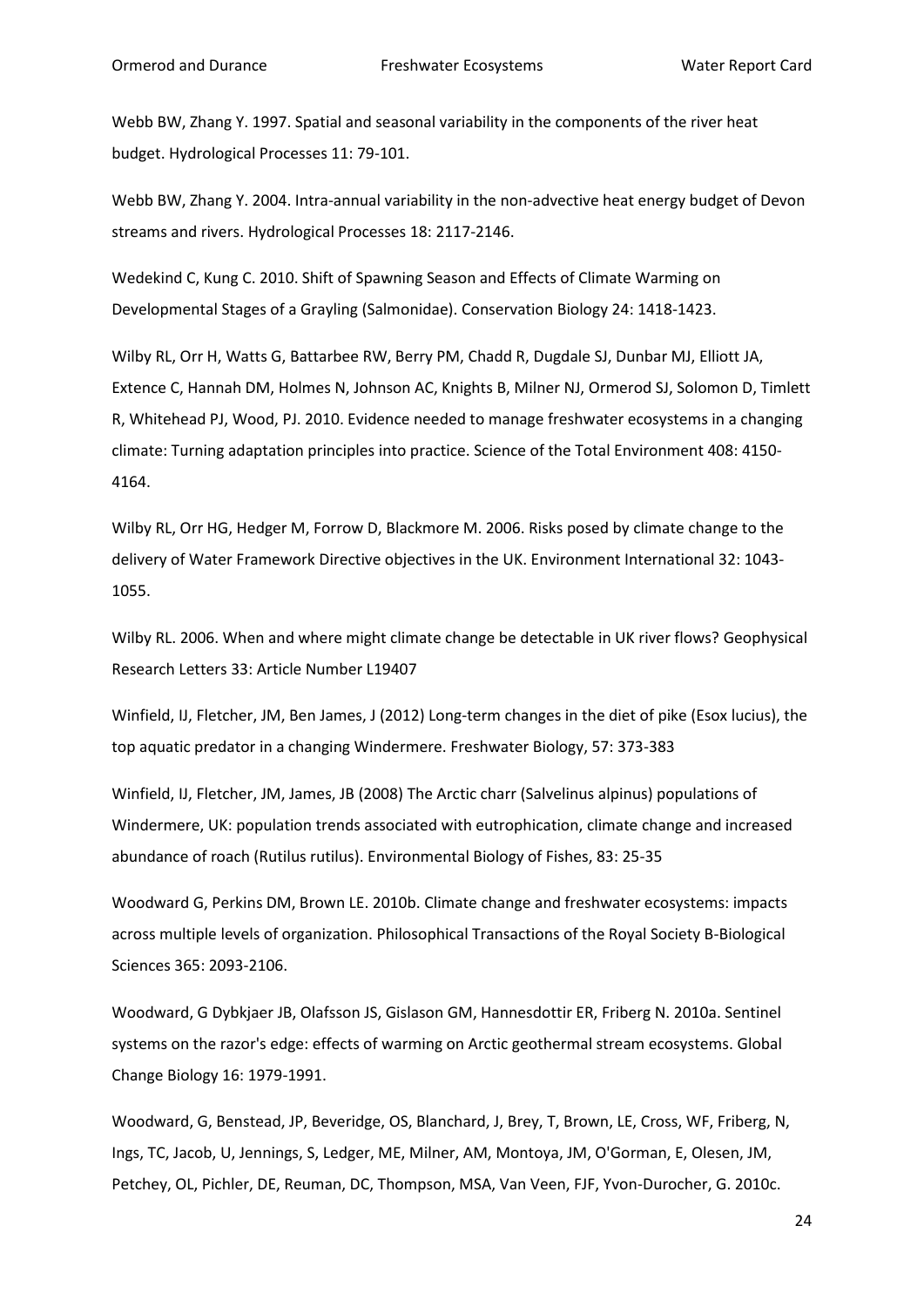Ecological Networks in a Changing Climate. Advances in Ecological Research: Ecological Networks,

42: 71-138.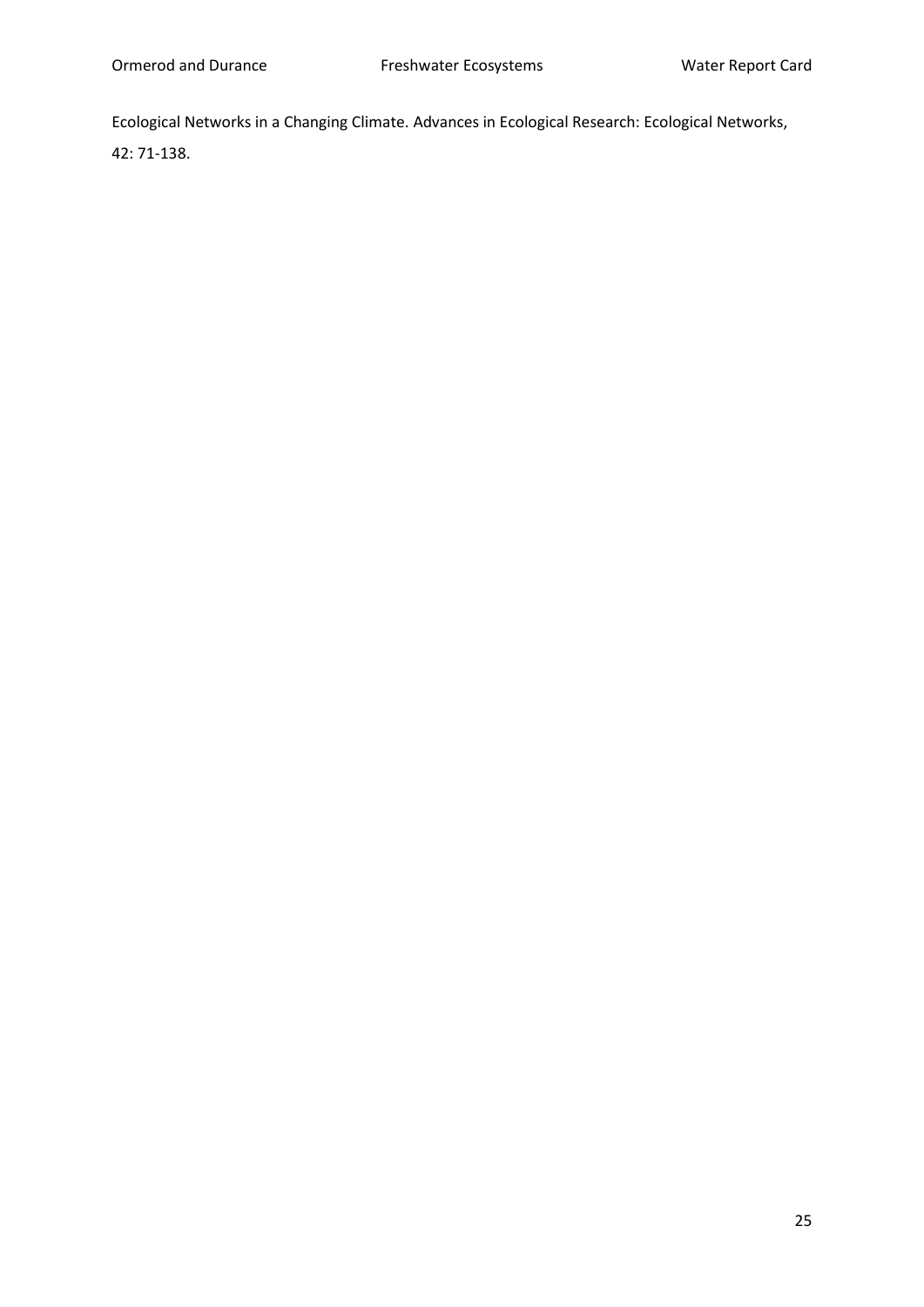**Figure 1** Recent temperature trends (1981-2007) in upland Welsh streams (redrawn after Durance and Ormerod 2007) and a lowland English chalk stream (redrawn after Durance and Ormerod 2009) before and after accounting for the effects of the North Atlantic Oscillation (see Ormerod 2009).